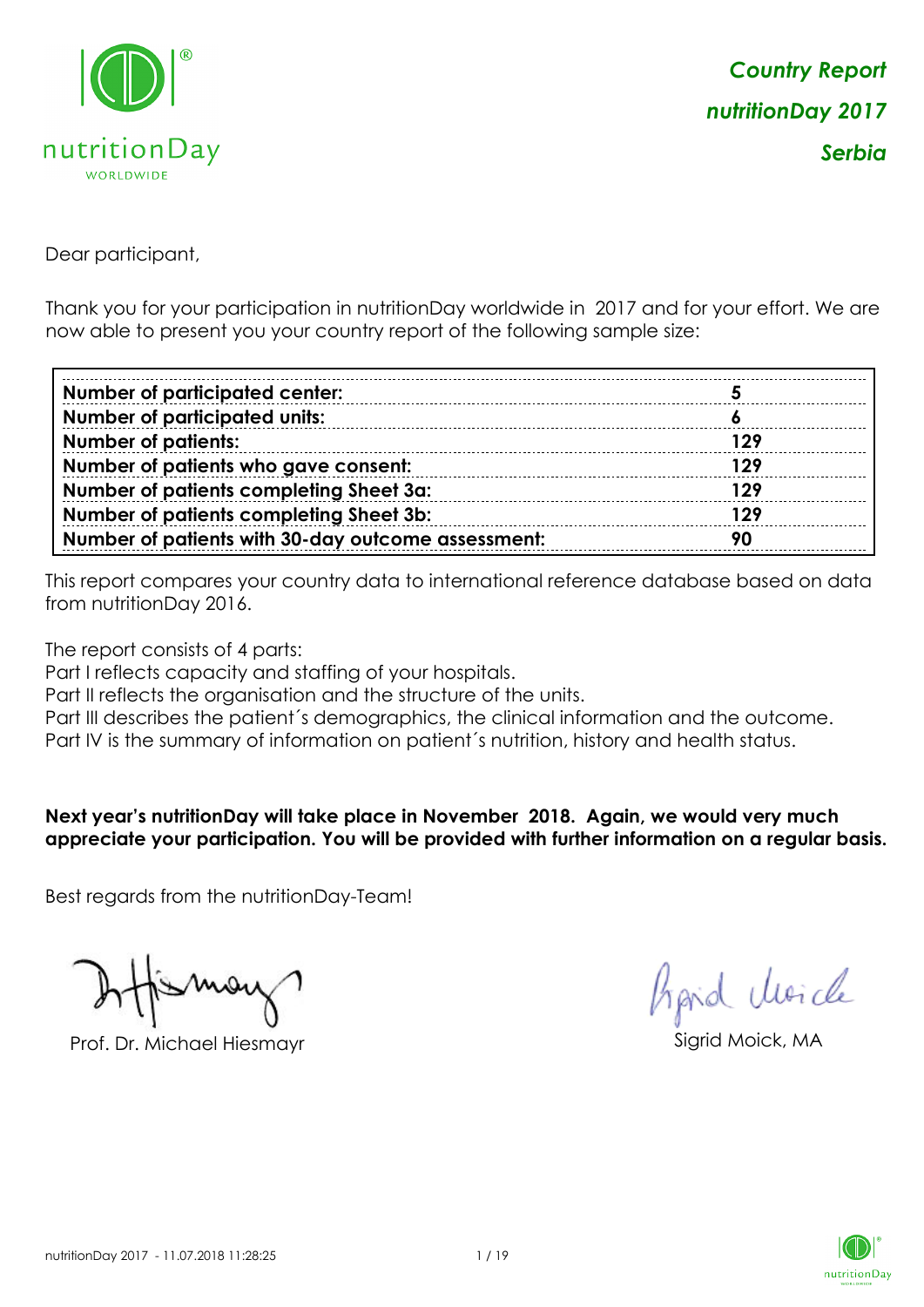# *YOUR RESULTS REFERENCE RESULTS* **1. Total number of beds in hospital** 131 [105-473] 290 [162-548] **2. Total number of admissions in the hospital last year** 5311 [3404-17524] 16544 [7529-35485] **3. Total number of staff in the hospital** Total medical doctors 161 [64-352] Medical specialists 108 [42-202] Medical non-specialists 33 [11-78] Nurses 119 [67-536] 347 [123-753] Dieticians 1 [1-1] 4 [2-8] Nutritionists 0 [0-0] 1 [0-4] Pharmacists 2 [1-2] 6 [3-17] Kitchen staff 5 [4-7] 29 [13-53] **Full time equivalent** Total medical doctors 61 [42-214] 119 [53-333] Medical specialists 46 [36-200] 88 [43-204] Medical non-specialists 31 [10-79] Nurses 119 [66-513] 309 [119-725] Dieticians 1 [1-1] 4 [2-7] Nutritionists 0 [0-0] 1 [0-3] Pharmacists 2 [1-2] 5 [3-15] Kitchen staff 5 [4-7] 22 [13-46] **4. Does the hospital have a nutrition care strategy?** 3 (75.0%) Yes 203 (77.5%) Yes **5. Which nutrition-related standards or routine activities exist in your hospital?** Nutrition training is available 170 (64.9%) Yes 170 (64.9%) Yes 170 (64.9%) Yes Nutrition steering committee is available 151 (57.6%) Yes 151 (57.6%) Yes 151 (57.6%) Quality indicators are recorded and reported to national or regional level 1 (25.0%) Yes 105 (40.1%) Yes Quality indicators are used for internal benchmarking 134 (51.1%) Yes 134 (51.1%) Yes Patient feedback about food and food service is collected 2 (50.0%) Yes 184 (70.2%) Yes

## *I. Hospital capacity and staffing ("Hospital sheet")*

using a questionnaire

#### **6. Which codes are available /routinely used in your hospital for billing and reimbursement purposes?**

| Codes available            |               |                 |
|----------------------------|---------------|-----------------|
| <b>Nutrition Support</b>   | 1 (25.0%) Yes | 121 (46.2%) Yes |
| Oral nutrition supplements | 1 (25.0%) Yes | 99 (37.8%) Yes  |

None - 17 (6.5%) Yes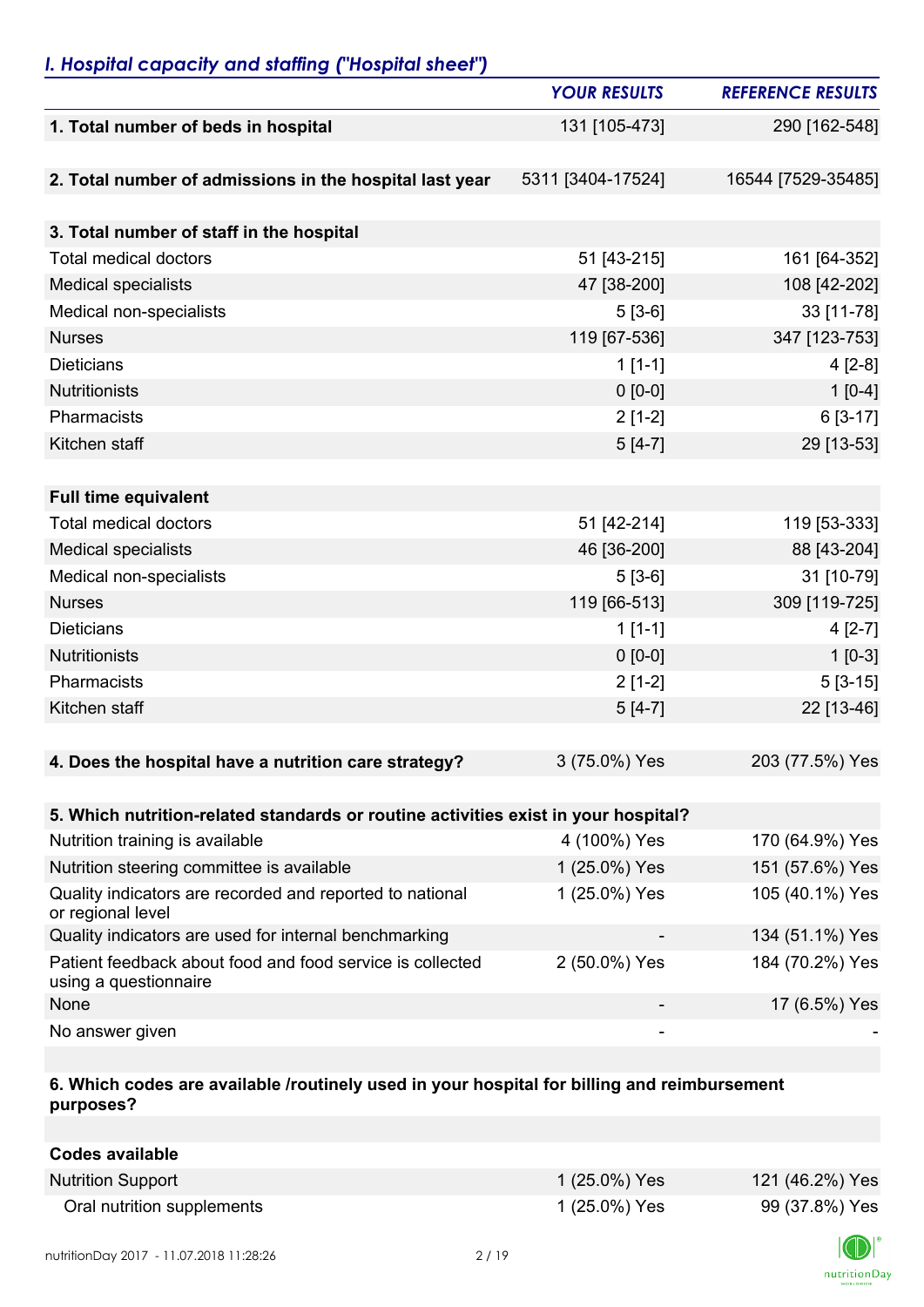| Parenteral nutrition                                      | 3 (75.0%) Yes | 139 (53.1%) Yes |
|-----------------------------------------------------------|---------------|-----------------|
| <b>Enteral nutrition</b>                                  | 1 (25.0%) Yes | 119 (45.4%) Yes |
| Dietary counseling                                        | 1 (25.0%) Yes | 86 (32.8%) Yes  |
| Specific dietary interventions                            |               | 70 (26.7%) Yes  |
| Screening for malnutrition                                | 1 (25.0%) Yes | 61 (23.3%) Yes  |
| Risk of malnutrition                                      |               | 63 (24.0%) Yes  |
| Malnutrition (in general)                                 |               | 118 (45.0%) Yes |
| Severity of malnutrition (i.e. mild, moderate, severe)    | 1 (25.0%) Yes | 114 (43.5%) Yes |
| No information available from billing/finance/controlling | 1 (25.0%) Yes | 39 (14.9%) Yes  |
| No answer given                                           |               | $21(8.0\%)$     |
|                                                           |               |                 |
| <b>Codes routinely used</b>                               |               |                 |
| <b>Nutrition Support</b>                                  | 1 (25.0%) Yes | 100 (38.2%) Yes |
| Oral nutrition supplements                                | 1 (25.0%) Yes | 82 (31.3%) Yes  |
| Parenteral nutrition                                      | 3 (75.0%) Yes | 123 (46.9%) Yes |
| <b>Enteral nutrition</b>                                  | 1 (25.0%) Yes | 103 (39.3%) Yes |
| Dietary counseling                                        |               | 68 (26.0%) Yes  |
| Specific dietary interventions                            |               | 59 (22.5%) Yes  |
| Screening for malnutrition                                |               | 48 (18.3%) Yes  |
| <b>Risk of malnutrition</b>                               |               | 44 (16.8%) Yes  |
| Malnutrition (in general)                                 |               | 98 (37.4%) Yes  |
| Severity of malnutrition (i.e. mild, moderate, severe)    |               | 98 (37.4%) Yes  |
| No information available from billing/finance/controlling | 1 (25.0%) Yes | 46 (17.6%) Yes  |
| No answer given                                           |               | 31(1.5%)        |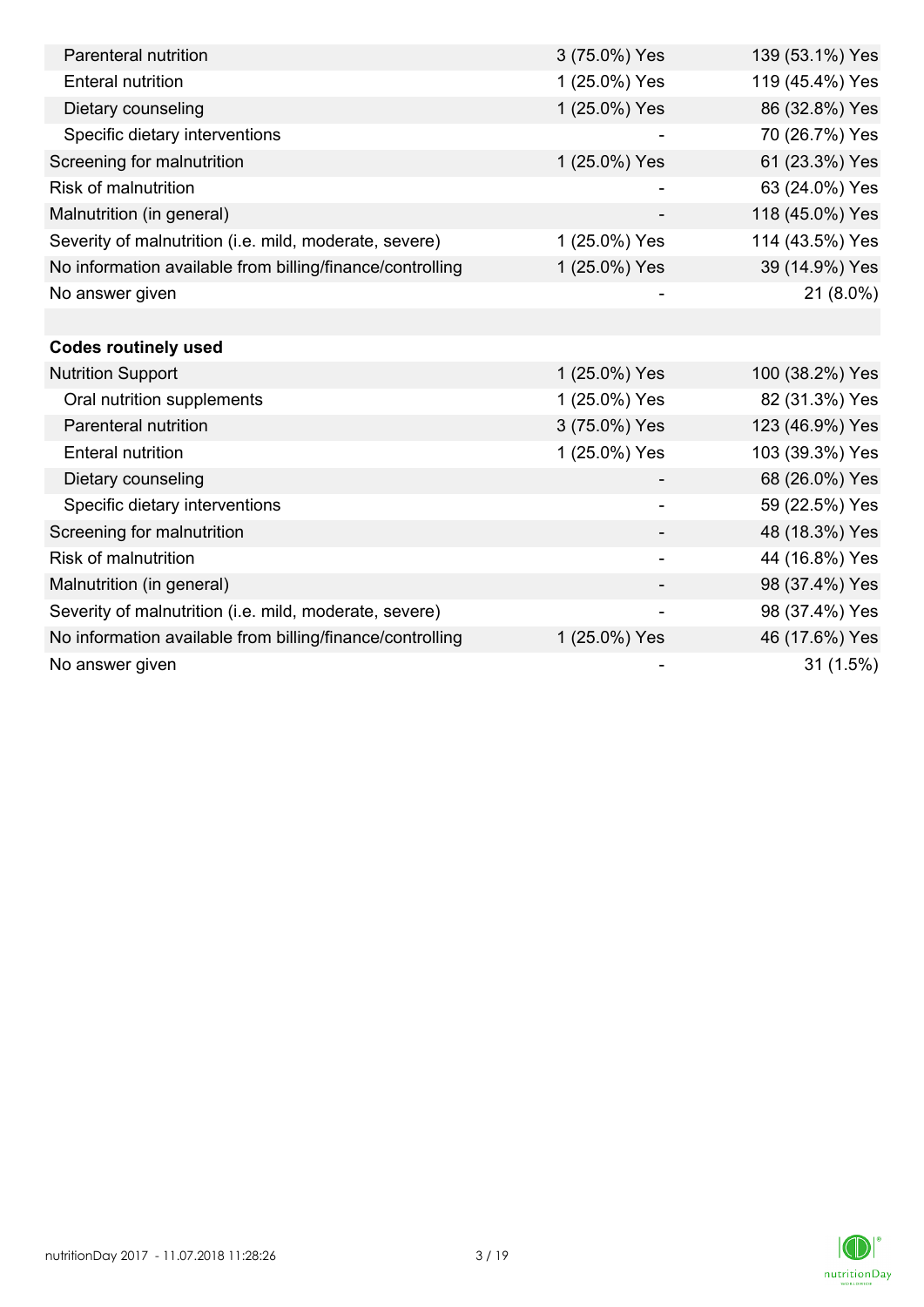# *II. Unit organisation and structures ("Sheet 1a/1b")*

|                                                                       | <b>YOUR RESULTS</b>          | <b>REFERENCE RESULTS</b> |
|-----------------------------------------------------------------------|------------------------------|--------------------------|
|                                                                       |                              |                          |
| Internal Medicine / General                                           |                              | 20.2%                    |
| Internal Medicine / Cardiology                                        | $\overline{\phantom{0}}$     | 5.5%                     |
| Internal Medicine / Gastroenterology & hepatology                     | 2(33.3%)                     | 6.5%                     |
| <b>Internal Medicine / Geriatrics</b>                                 |                              | 8.2%                     |
| Internal Medicine / Infectious diseases                               |                              | 1.1%                     |
| Internal Medicine / Nephrology                                        |                              | 1.1%                     |
| Internal Medicine / Oncology (incl. radiotherapy)                     | $\qquad \qquad \blacksquare$ | 7.6%                     |
| Interdisciplinary                                                     |                              | 4.4%                     |
| Long term care                                                        | 1(16.7%)                     | 2.1%                     |
| Neurology                                                             | 1(16.7%)                     | 2.9%                     |
| Surgery / General                                                     | 1(16.7%)                     | 17.3%                    |
| Surgery/ Cardiac/Vascular/Thoracic                                    |                              | 1.5%                     |
| Surgery / Neurosurgery                                                |                              | 1.1%                     |
| Surgery / Orthopedic                                                  |                              | 4.2%                     |
| Trauma                                                                | $\overline{\phantom{a}}$     | 1.5%                     |
| Ear Nose Throat (ENT)                                                 |                              | 1.5%                     |
| Gynecology / Obstetrics                                               |                              | 2.1%                     |
| <b>Pediatrics</b>                                                     |                              | 0.0%                     |
| Psychiatry                                                            |                              | 0.6%                     |
| <b>Others</b>                                                         | 1(16.7%)                     | 10.7%                    |
|                                                                       |                              |                          |
| 2. Number of registered inpatients at noon                            | 24 [17-32]                   | 25 [18-34]               |
|                                                                       |                              |                          |
| 3. Total bed capacity of the unit                                     | 30 [21-44]                   | 31 [25-44]               |
|                                                                       |                              |                          |
| 4. Number of each type of staff in the unit for TODAY's morning shift |                              |                          |
|                                                                       |                              |                          |
| <b>Fully trained</b>                                                  |                              |                          |
| Medical doctors                                                       | $6[5-6]$                     | $4[2-8]$                 |
| <b>Nurses</b>                                                         | $7[5-9]$                     | $5[4-8]$                 |
| Nursing aides                                                         | $0 [0-1]$                    | $2[1-4]$                 |
| <b>Dieticians</b>                                                     | $1 [0-1]$                    | $1[0-1]$                 |
| <b>Nutritionists</b>                                                  | $0 [0-0]$                    | $0 [0-1]$                |
| Administrative staff                                                  | $1 [0-2]$                    | $1[0-2]$                 |
| Other staff involved in patient care                                  | $0 [0-1]$                    | $1[0-3]$                 |
|                                                                       |                              |                          |
| In training                                                           |                              |                          |
| Medical doctors                                                       | $2[2-2]$                     | $1$ [0-3]                |
| <b>Medical students</b>                                               | $1[1-2]$                     | $0 [0-2]$                |
| <b>Nurses</b>                                                         | $2[1-2]$                     | $1 [0-3]$                |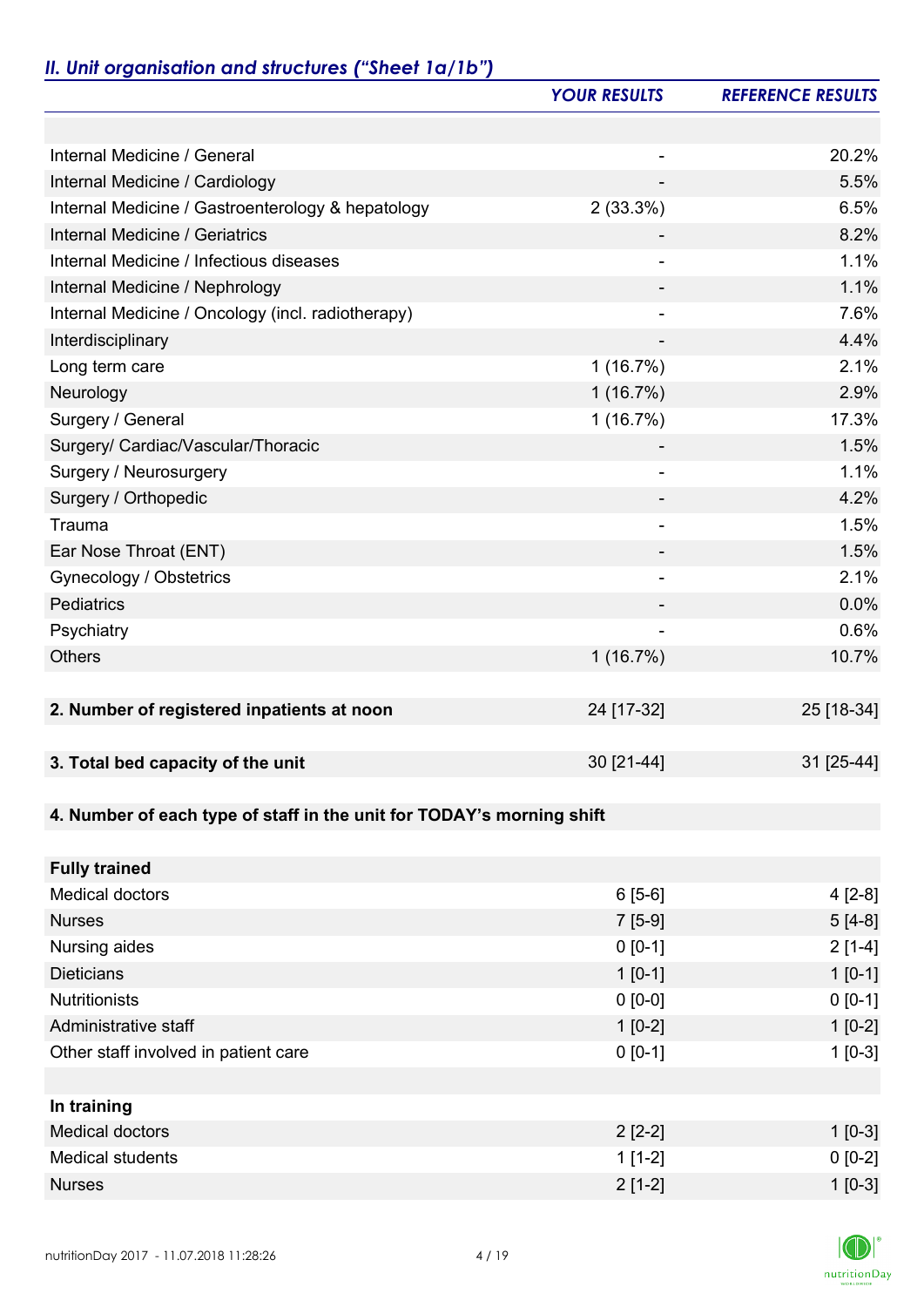| Nursing aides                                                                           | $0 [0-1]$     | $0[0-0]$        |
|-----------------------------------------------------------------------------------------|---------------|-----------------|
| <b>Dieticians</b>                                                                       | $0 [0-0]$     | $0 [0-0]$       |
| <b>Nutritionists</b>                                                                    | $0 [0-0]$     | $0[0-0]$        |
| Other staff involved in patient care                                                    | $0 [0-0]$     | $0 [0-0]$       |
|                                                                                         |               |                 |
| 5. Is there a nutrition support team in your hospital<br>available?                     | 3 (50.0%) Yes | 337 (74.2%) Yes |
| 6. Does the unit have a nutrition care strategy?                                        | 4 (66.7%) Yes | 330 (72.7%) Yes |
|                                                                                         |               |                 |
| 7. Is there a person in your unit responsible for<br>nutrition care?                    | 4 (66.7%) Yes | 331 (72.9%) Yes |
| 8. Is there a dietician, nutritionist or dietetic assistant<br>available for your unit? | 3 (50.0%) Yes | 410 (90.3%) Yes |
| 9. Is specific staff responsible for providing feeding                                  | 4 (66.7%) Yes | 282 (62.1%) Yes |
| assistance to patients during meal times?                                               |               |                 |
| 10. How do you MAINLY screen/monitor patients for<br>malnutrition?                      |               |                 |
| At admission                                                                            |               |                 |
| No routine screening                                                                    | 1 (16.7%) Yes | 46 (9.7%) Yes   |
| No fixed criteria                                                                       |               | 10 (2.1%) Yes   |
| Experience / visual assessment only                                                     | 3 (50.0%) Yes | 43 (9.1%) Yes   |
| Weighing / BMI only                                                                     | 1 (16.7%) Yes | 66 (13.9%) Yes  |
| Nutritional Risk Screening (NRS) 2002                                                   | 1 (16.7%) Yes | 136 (28.6%) Yes |
| Malnutrition Universal Screening Tool (MUST)                                            |               | 29 (6.1%) Yes   |
| Malnutrition Screening tool (MST)                                                       |               | 42 (8.8%) Yes   |
| <b>SNAQ</b>                                                                             |               | 2 (0.42%) Yes   |
| Other formal tool                                                                       |               | 77 (16.2%) Yes  |
| I do not know                                                                           |               | 3 (0.63%) Yes   |
| Missing                                                                                 |               | $21(4.4\%)$     |
|                                                                                         |               |                 |
| <b>During hospital stay</b>                                                             |               |                 |
| No routine monitoring                                                                   | 2 (33.3%) Yes | 44 (9.3%) Yes   |
| No fixed criteria                                                                       |               | 44 (9.3%) Yes   |
| Experience / visual assessment only                                                     | 3 (50.0%) Yes | 90 (18.9%) Yes  |
| Weighing / BMI only                                                                     | 1 (16.7%) Yes | 136 (28.6%) Yes |
| Other formal tool                                                                       |               | 130 (27.4%) Yes |
| I do not know                                                                           |               | 10 (2.1%) Yes   |
| Missing                                                                                 |               | $21(4.4\%)$     |
|                                                                                         |               |                 |
| 11a. Do you routinely use guidelines or standards for<br>nutrition care?                | 3 (50.0%) Yes | 354 (78.8%) Yes |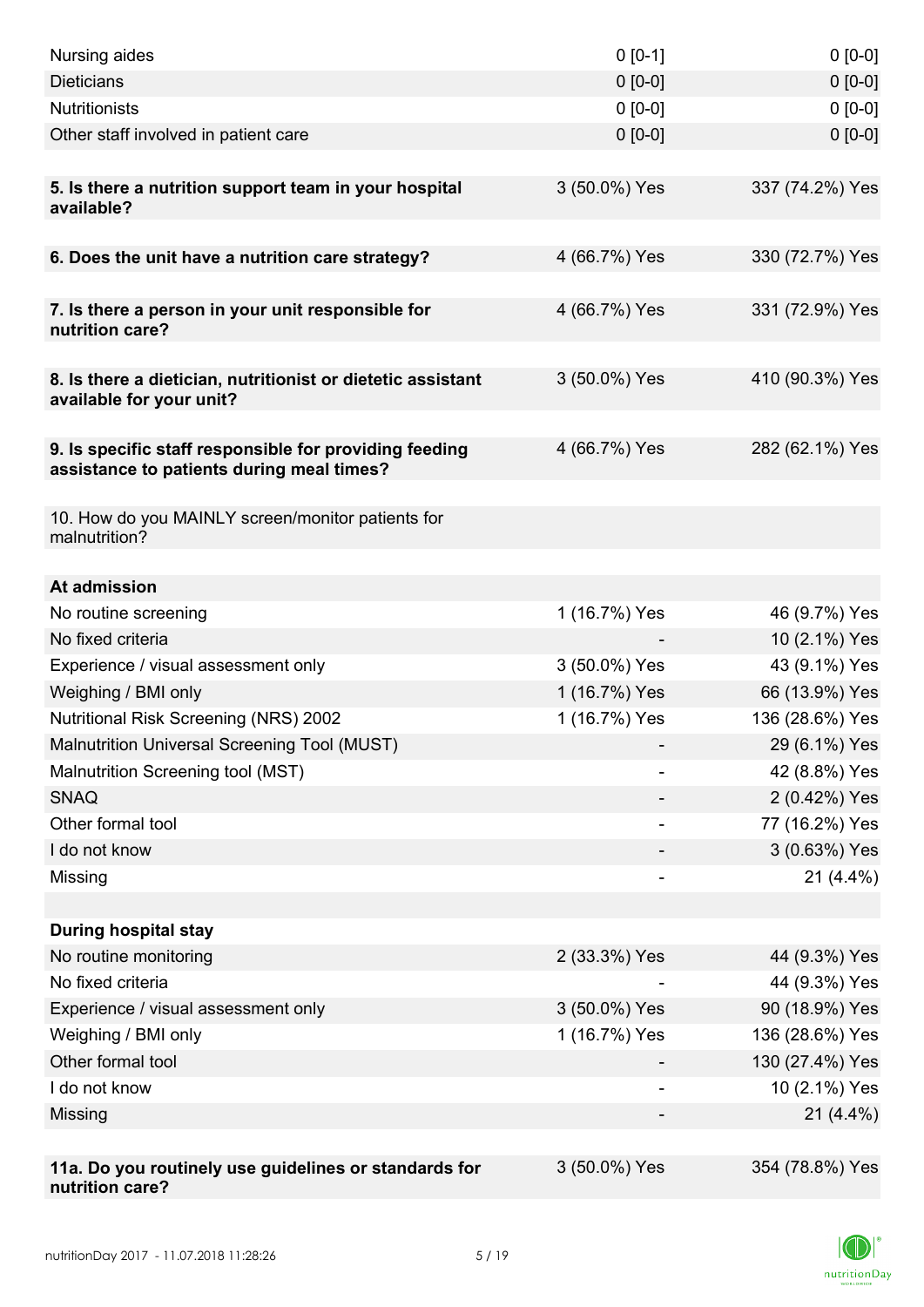| 11b. If yes, which one is mainly used?                            |                              |                 |
|-------------------------------------------------------------------|------------------------------|-----------------|
| International guidelines                                          | $\qquad \qquad \blacksquare$ | 91 (25.7%) Yes  |
| National guidelines                                               |                              | 56 (15.8%) Yes  |
| Standards on hospital level                                       | 2 (66.7%) Yes                | 119 (33.6%) Yes |
| Standards on unit level                                           |                              | 24 (6.8%) Yes   |
| Individual patient nutrition care plans                           | 1 (33.3%) Yes                | 57 (16.1%) Yes  |
| Other                                                             |                              | 4 (1.1%) Yes    |
| Missing                                                           |                              | 3(0.85%)        |
|                                                                   |                              |                 |
| 12. What is routinely done in your unit for given patient groups? |                              |                 |
|                                                                   |                              |                 |
| At risk                                                           |                              |                 |
| Watchful waiting                                                  | 1 (16.7%) Yes                | 142 (29.9%) Yes |
| Discuss nutrition care activities during ward rounds              | 2 (33.3%) Yes                | 199 (41.9%) Yes |
| Develop an individual nutrition care plan                         | 3 (50.0%) Yes                | 251 (52.8%) Yes |
| Initiate treatment / nutrition intervention                       | 3 (50.0%) Yes                | 286 (60.2%) Yes |
| Consult a nutrition expert (dietician, nutritionist, etc.)        | 3 (50.0%) Yes                | 292 (61.5%) Yes |
| Consult a medical professional                                    | 2 (33.3%) Yes                | 178 (37.5%) Yes |
| Calculate energy requirements                                     | 1 (16.7%) Yes                | 240 (50.5%) Yes |
| Calculate protein requirements                                    | 3 (50.0%) Yes                | 234 (49.3%) Yes |
|                                                                   |                              |                 |
| <b>Malnourished</b>                                               |                              |                 |
| Watchful waiting                                                  |                              | 101 (21.3%) Yes |
| Discuss nutrition care activities during ward rounds              | 2 (33.3%) Yes                | 218 (45.9%) Yes |
| Develop an individual nutrition care plan                         | 5 (83.3%) Yes                | 267 (56.2%) Yes |
| Initiate treatment / nutrition intervention                       | 5 (83.3%) Yes                | 316 (66.5%) Yes |
| Consult a nutrition expert (dietician, nutritionist, etc.)        | 3 (50.0%) Yes                | 294 (61.9%) Yes |
| Consult a medical professional                                    | 3 (50.0%) Yes                | 192 (40.4%) Yes |
| Calculate energy requirements                                     | 3 (50.0%) Yes                | 270 (56.8%) Yes |
| Calculate protein requirements                                    | 3 (50.0%) Yes                | 266 (56.0%) Yes |
|                                                                   |                              |                 |
| <b>Every patient</b>                                              |                              |                 |
| Watchful waiting                                                  | 2 (33.3%) Yes                | 204 (42.9%) Yes |
| Discuss nutrition care activities during ward rounds              | 2 (33.3%) Yes                | 131 (27.6%) Yes |
| Develop an individual nutrition care plan                         |                              | 79 (16.6%) Yes  |
| Initiate treatment / nutrition intervention                       |                              | 61 (12.8%) Yes  |
| Consult a nutrition expert (dietician, nutritionist, etc.)        | 1 (16.7%) Yes                | 77 (16.2%) Yes  |
| Consult a medical professional                                    | 3 (50.0%) Yes                | 105 (22.1%) Yes |
| Calculate energy requirements                                     |                              | 56 (11.8%) Yes  |
| Calculate protein requirements                                    |                              | 50 (10.5%) Yes  |
|                                                                   |                              |                 |
| <b>Never</b>                                                      |                              |                 |
| Watchful waiting                                                  | 3 (50.0%) Yes                | 35 (7.4%) Yes   |
| Discuss nutrition care activities during ward rounds              | 1 (16.7%) Yes                | 38 (8.0%) Yes   |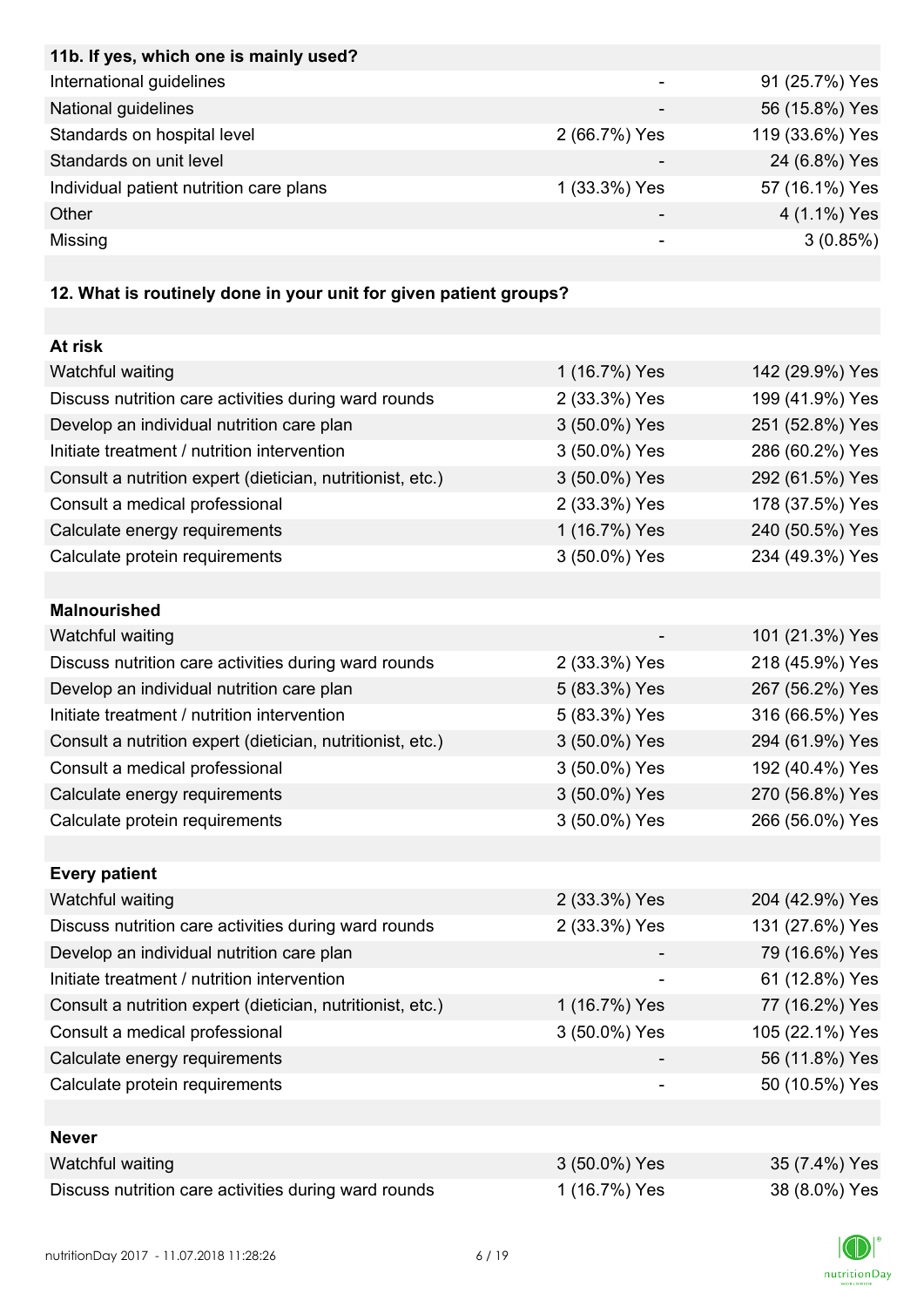| Develop an individual nutrition care plan                          | 1 (16.7%) Yes            | 32 (6.7%) Yes   |
|--------------------------------------------------------------------|--------------------------|-----------------|
| Initiate treatment / nutrition intervention                        | 1 (16.7%) Yes            | 6 (1.3%) Yes    |
| Consult a nutrition expert (dietician, nutritionist, etc.)         | 1 (16.7%) Yes            | 8 (1.7%) Yes    |
| Consult a medical professional                                     |                          | 49 (10.3%) Yes  |
| Calculate energy requirements                                      | 3 (50.0%) Yes            | 51 (10.7%) Yes  |
| Calculate protein requirements                                     | 2 (33.3%) Yes            | 55 (11.6%) Yes  |
|                                                                    |                          |                 |
| I do not know                                                      |                          |                 |
| Watchful waiting                                                   |                          | 22 (4.6%) Yes   |
| Discuss nutrition care activities during ward rounds               | $\overline{\phantom{a}}$ | 11 (2.3%) Yes   |
| Develop an individual nutrition care plan                          |                          | 5 (1.1%) Yes    |
| Initiate treatment / nutrition intervention                        | $\overline{\phantom{a}}$ | 5 (1.1%) Yes    |
| Consult a nutrition expert (dietician, nutritionist, etc.)         |                          | 4 (0.84%) Yes   |
| Consult a medical professional                                     |                          | 19 (4.0%) Yes   |
| Calculate energy requirements                                      |                          | 12 (2.5%) Yes   |
| Calculate protein requirements                                     | ٠                        | 14 (2.9%) Yes   |
|                                                                    |                          |                 |
| 13. When do you routinely weigh your patients?                     |                          |                 |
| at admission                                                       | 1 (16.7%) Yes            | 300 (63.2%) Yes |
| Within 24 hours                                                    |                          | 70 (14.7%) Yes  |
| Within 48 hours                                                    |                          | 20 (4.2%) Yes   |
| Within 72 hours                                                    | $\overline{\phantom{a}}$ | 14 (2.9%) Yes   |
| Every week                                                         | -                        | 164 (34.5%) Yes |
| Occasionally                                                       | 3 (50.0%) Yes            | 60 (12.6%) Yes  |
| When requested                                                     | 4 (66.7%) Yes            | 212 (44.6%) Yes |
| At discharge                                                       |                          | 22 (4.6%) Yes   |
| Never                                                              | 1 (16.7%) Yes            | 8 (1.7%) Yes    |
| I do not know                                                      |                          | 1 (0.21%) Yes   |
| No answer given                                                    | $1(2.9\%)$               | 23 (4.8%)       |
|                                                                    |                          |                 |
| 14. What do you do to support adequate food intake of patients?    |                          |                 |
| Offer additional meals or in between snacks                        | 4 (66.7%) Yes            | 350 (73.7%) Yes |
| Offer meal choices                                                 | 1 (16.7%) Yes            | 348 (73.3%) Yes |
| Offer different portion sizes                                      | 1 (16.7%) Yes            | 292 (61.5%) Yes |
| Consider food presentation                                         |                          | 198 (41.7%) Yes |
| Change food texture/consistency as needed                          | 6 (100%) Yes             | 389 (81.9%) Yes |
| Consider patient problems with eating and drinking                 | 5 (83.3%) Yes            | 385 (81.1%) Yes |
| Ensure that mealtimes are undisturbed/protected<br>mealtime policy | 2 (33.3%) Yes            | 58 (12.2%) Yes  |
| Promote positive eating environment                                | 2 (33.3%) Yes            | 92 (19.4%) Yes  |
| Consider cultural/religious preferences                            | 4 (66.7%) Yes            | 200 (42.1%) Yes |
| Consider patient allergies / intolerances                          | 6 (100%) Yes             | 228 (48.0%) Yes |
| Other                                                              |                          | 29 (6.1%) Yes   |
| I do not know                                                      |                          | 6 (1.3%) Yes    |
| No answer given                                                    | -                        | $21(4.4\%)$     |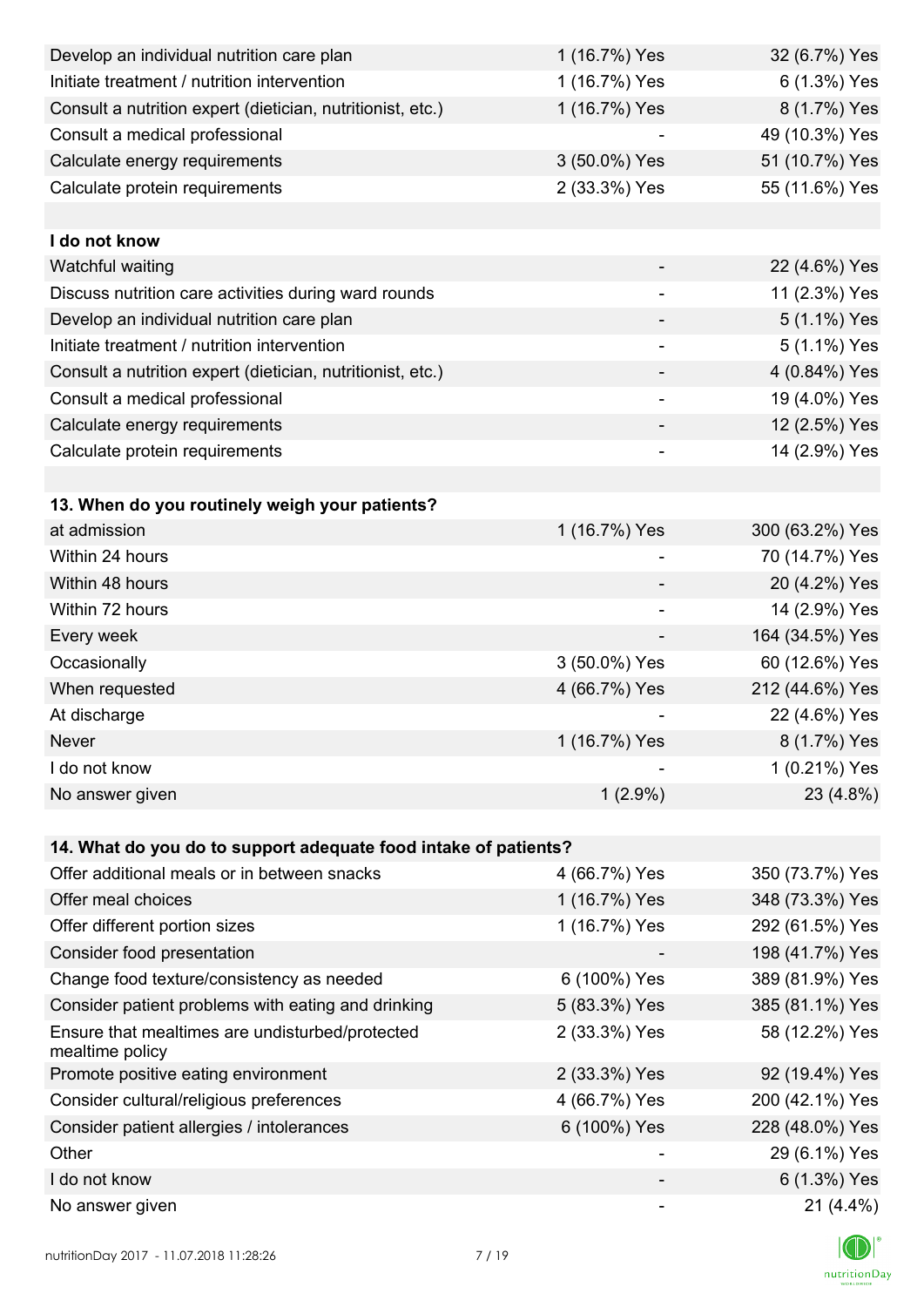| 15. Which nutrition-related standards or routine activities exist in your unit?      |               |                 |
|--------------------------------------------------------------------------------------|---------------|-----------------|
| Nutrition training is available                                                      | 6 (100%) Yes  | 267 (56.2%) Yes |
| Reporting of nutrition related information to hospital<br>managers                   |               | 211 (44.4%) Yes |
| Quality indicators are recorded and reported to national<br>or regional level        | 2 (33.3%) Yes | 131 (27.6%) Yes |
| Quality indicators are used for internal benchmarking                                | 4 (66.7%) Yes | 175 (36.8%) Yes |
| Patient feedback about food and food service is collected<br>using a questionnaire   | 3 (50.0%) Yes | 302 (63.6%) Yes |
| None                                                                                 | ٠             | 21 (4.4%) Yes   |
| I do not know                                                                        |               | 13 (2.7%) Yes   |
| No answer given                                                                      |               | 37 (7.8%)       |
|                                                                                      |               |                 |
| 16. At admission what is asked and documented?                                       |               |                 |
| Change in weight                                                                     | 5 (83.3%) Yes | 373 (78.5%) Yes |
| Eating habits/difficulties                                                           | 6 (100%) Yes  | 349 (73.5%) Yes |
| Nutrition before admission                                                           | 4 (66.7%) Yes | 271 (57.1%) Yes |
| None                                                                                 |               | 9 (1.9%) Yes    |
| I do not know                                                                        |               | 5 (1.1%) Yes    |
| No answer given                                                                      |               | 39 (8.2%)       |
|                                                                                      |               |                 |
| 17. On what forms is there a specific part about eating, nutrition or malnutrition?  |               |                 |
| a. Patient Record has a section for                                                  |               |                 |
| indicating if the patient is malnourished or at risk of<br>malnutrition              | 5 (83.3%) Yes | 335 (70.5%) Yes |
| nutrition treatment                                                                  | 1 (16.7%) Yes | 280 (58.9%) Yes |
| None                                                                                 | 1 (16.7%) Yes | 30 (6.3%) Yes   |
| I do not know                                                                        |               | 4 (0.84%) Yes   |
|                                                                                      |               |                 |
| b. Discharge Letter                                                                  |               |                 |
| summarizes nutrition treatment received during stay                                  |               | 171 (36.0%) Yes |
| makes future nutrition-related recommendations                                       | 4 (66.7%) Yes | 269 (56.6%) Yes |
| None                                                                                 | 1 (16.7%) Yes | 56 (11.8%) Yes  |
| I do not know                                                                        | 1 (16.7%) Yes | 26 (5.5%) Yes   |
|                                                                                      |               |                 |
| 18. Do you provide brochures about malnutrition to at<br>risk/malnourished patients? | 1 (16.7%) Yes | 171 (44.5%) Yes |
|                                                                                      |               |                 |
| 19. Who filled in this sheet?                                                        |               |                 |
| Head staff                                                                           |               | 120 (25.3%) Yes |
| Dietician                                                                            |               | 244 (51.4%) Yes |
| <b>Nurse</b>                                                                         | 2 (33.3%) Yes | 127 (26.7%) Yes |
| Physician                                                                            | 5 (83.3%) Yes | 74 (15.6%) Yes  |
| Administrative staff                                                                 |               | 4 (0.84%) Yes   |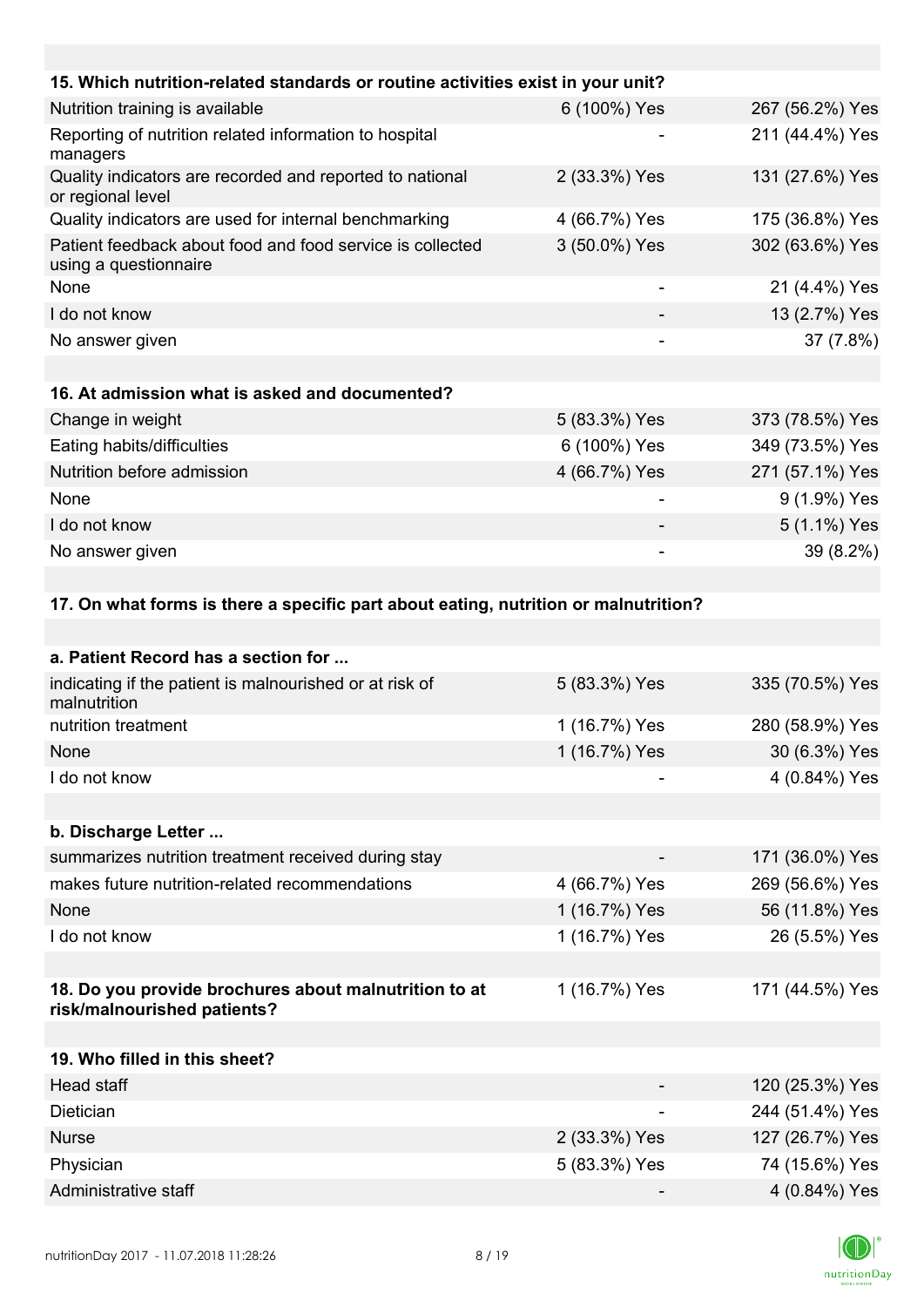| Other         | -                        | 8 (1.7%) Yes             |
|---------------|--------------------------|--------------------------|
| None          | -                        | $\overline{\phantom{0}}$ |
| I do not know | $\overline{\phantom{0}}$ | 3 (0.63%) Yes            |

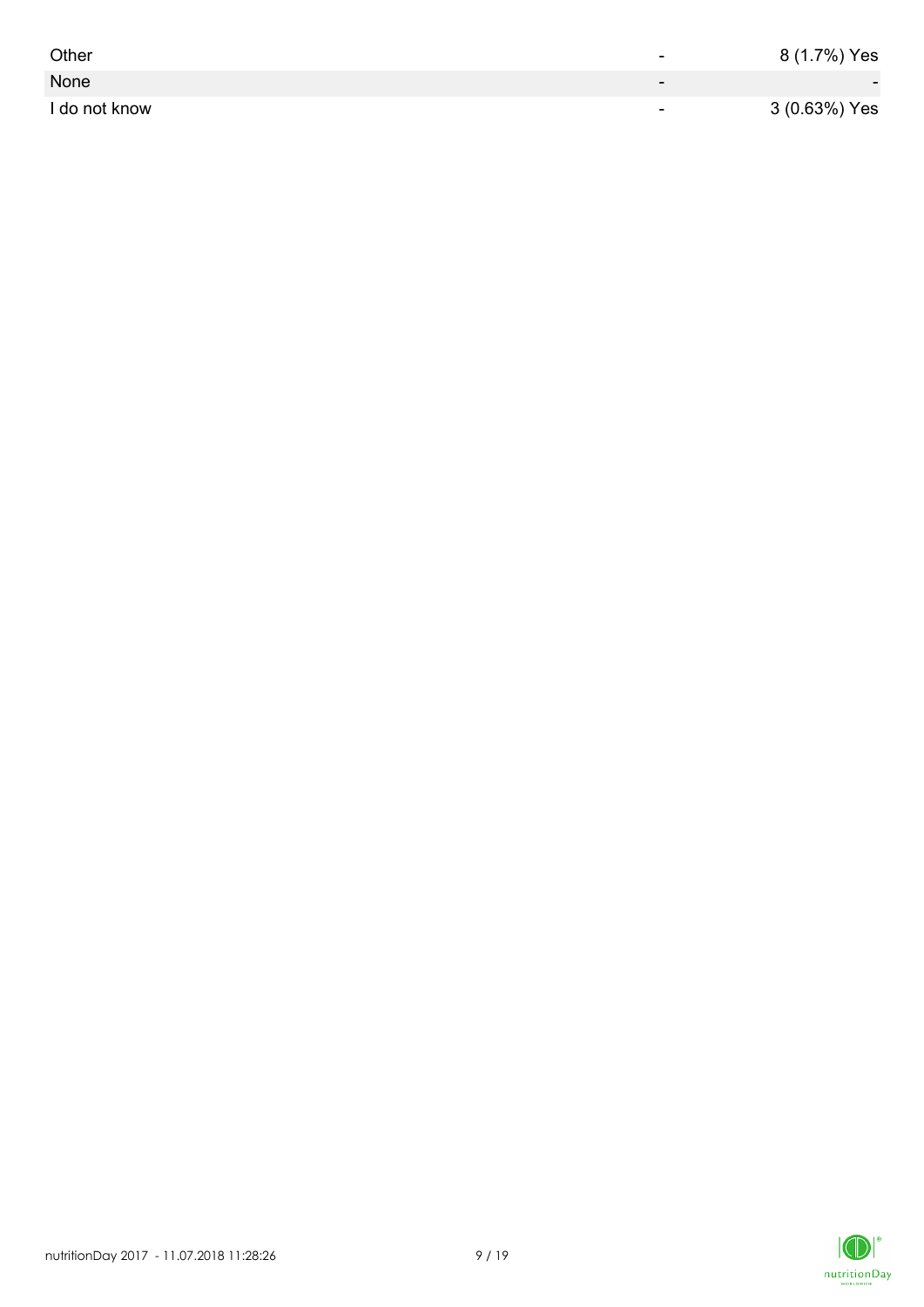|                                                                                         | <b>YOUR RESULTS</b>      | <b>REFERENCE RESULTS</b> |
|-----------------------------------------------------------------------------------------|--------------------------|--------------------------|
|                                                                                         |                          |                          |
| Total                                                                                   | 129                      | 9133                     |
| Age                                                                                     | 62 [50-71]               | 67 [53-78]               |
| Female                                                                                  | 49 (38.0%)               | 4630 (50.7%)             |
| Weight                                                                                  | 74.6±14.4                | 68.8±18.8                |
| Height                                                                                  | $173 + 9$                | 164±10                   |
| <b>BMI</b>                                                                              | 24.8±4.3                 | $25.4 \pm 6.0$           |
| 1. This hospital admission was                                                          |                          |                          |
| planned                                                                                 | 105 (81.4%)              | 3186 (34.9%)             |
| an emergency                                                                            | 23 (17.8%)               | 5234 (57.3%)             |
| I do not know                                                                           | 1(0.78%)                 | 713 (7.8%)               |
| No answer given                                                                         |                          |                          |
| 2a. Diagnosis at admission                                                              |                          |                          |
| 0100 Infectious and parasitic diseases                                                  | $8(6.2\%)$               | 833 (9.1%)               |
| 0200 Neoplasms                                                                          | 39 (30.2%)               | 1451 (15.9%)             |
| 0300 Blood and bloodforming organs and the immune<br>mechanism                          | 11 (8.5%)                | 612 (6.7%)               |
| 0400 Endocrine, nutritional and metabolic diseases                                      | 23 (17.8%)               | 1103 (12.1%)             |
| 0500 Mental health                                                                      | $2(1.6\%)$               | 340 (3.7%)               |
| 0600 Nervous system                                                                     | 31 (24.0%)               | 795 (8.7%)               |
| 0700 Eye and adnexa                                                                     | 1(0.78%)                 | 134 (1.5%)               |
| 0800 Ear and mastoid process                                                            | 1(0.78%)                 | 71 (0.78%)               |
| 0900 Circulatory system                                                                 | 42 (32.6%)               | 1817 (19.9%)             |
| 1000 Respiratory system                                                                 | $8(6.2\%)$               | 1407 (15.4%)             |
| 1100 Digestive system                                                                   | 36 (27.9%)               | 2255 (24.7%)             |
| 1200 Skin and subcutaneous tissue                                                       | $4(3.1\%)$               | 444 (4.9%)               |
| 1300 Musculoskeletal system and connective tissue                                       | $2(1.6\%)$               | 1332 (14.6%)             |
| 1400 Genitourinary system                                                               | 67 (51.9%)               | 847 (9.3%)               |
| 1500 Pregnancy, childbirth and the puerperium                                           |                          | 126 (1.4%)               |
| 1600 Conditions originating in the perinatal period                                     |                          | 22 (0.24%)               |
| 1700 Congenital/chromosomal abnormalities                                               |                          | $9(0.10\%)$              |
| 1800 Symptoms, signs, abnormal clinical/lab findings                                    | $5(3.9\%)$               | 410 (4.5%)               |
| 1900 Injury, poisoning                                                                  |                          | 291 (3.2%)               |
| 2000 External causes of morbidity and mortality (e.g.<br>transport accidents, assaults) | 1(0.78%)                 | 173 (1.9%)               |
| 2100 Factors influencing health status and contact with<br>health services              | $\overline{\phantom{a}}$ | 214 (2.3%)               |
| No answer given                                                                         |                          |                          |
|                                                                                         |                          |                          |
| 3. Which conditions/comorbidities does this patient have?                               |                          |                          |
| Cardiac insufficiency                                                                   | 13 (10.2%)               | 1665 (22.5%)             |

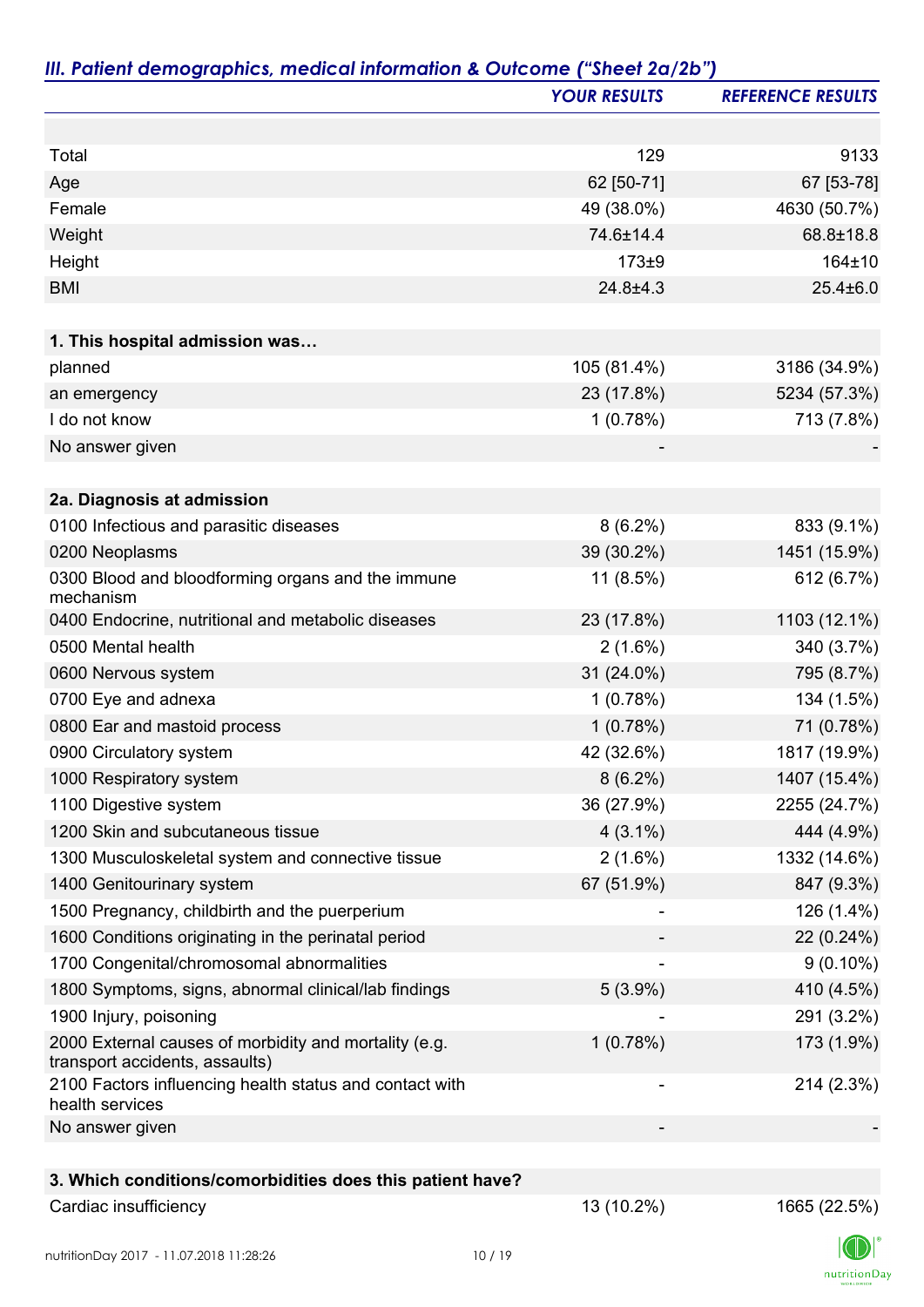| Myocardial infarction                                         | $8(6.3\%)$  | 418 (5.9%)   |
|---------------------------------------------------------------|-------------|--------------|
| Chronic lung disease                                          | 10 (7.8%)   | 1118 (15.3%) |
| Cerebral vascular disease                                     | 12 (9.4%)   | 768 (10.7%)  |
| Peripheral vascular disease                                   | 29 (22.7%)  | 888 (12.3%)  |
| Chronic liver disease                                         | 16 (12.5%)  | 457 (6.4%)   |
| Chronic kidney disease                                        | $7(5.5\%)$  | 853 (11.8%)  |
| <b>Diabetes</b>                                               | 20 (15.6%)  | 1983 (26.8%) |
| Cancer                                                        | 33 (25.8%)  | 1815 (24.8%) |
| Infection                                                     | 15 (11.7%)  | 1166 (16.0%) |
| Dementia                                                      | 1(0.78%)    | 398 (5.6%)   |
| Major depressive disorder                                     | 1(0.78%)    | 390 (5.5%)   |
| Other chronic mental disorder                                 | 1(0.78%)    | 387 (5.5%)   |
| Other chronic disease                                         | 45 (35.2%)  | 2029 (27.4%) |
| None                                                          | 39 (30.2%)  | 1421 (15.6%) |
|                                                               |             |              |
| 4a. Previous operation during this hospital stay              |             |              |
| Yes, planned                                                  | 30 (23.3%)  | 1796 (19.7%) |
| Yes, acute                                                    | $2(1.6\%)$  | 561 (6.1%)   |
| <b>No</b>                                                     | 84 (65.1%)  | 6420 (70.3%) |
| I do not know                                                 |             | 130 (1.4%)   |
| Missing                                                       | 13 (10.1%)  | 226 (2.5%)   |
|                                                               |             |              |
| Days since operation                                          | $4[2-7]$    | $4[1-13]$    |
|                                                               |             |              |
| 4b. Planned operation during this hospital stay               |             |              |
| Yes, today or tomorrow                                        | 1(0.78%)    | 766 (8.4%)   |
| Yes, later                                                    | 30 (23.3%)  | 536 (5.9%)   |
| No                                                            | 76 (58.9%)  | 6795 (74.4%) |
| I do not know                                                 |             | 417 (4.6%)   |
| Missing                                                       | 22 (17.1%)  | 619 (6.8%)   |
|                                                               |             |              |
|                                                               | 24 (18.6%)  | 982 (10.8%)  |
| 5. Previous ICU admission during this hospital stay?<br>(Yes) |             |              |
|                                                               |             |              |
| 6. Is this patient terminally ill?                            | 3(2.3%)     | 660 (7.2%)   |
|                                                               |             |              |
| 7. Fluid status                                               |             |              |
| Normal                                                        | 121 (93.8%) | 7154 (78.3%) |
| Overloaded                                                    |             | 518 (5.7%)   |
| Dehydrated                                                    | $7(5.4\%)$  | 475 (5.2%)   |
| I do not know                                                 | 1(0.78%)    | 986 (10.8%)  |
| Missing                                                       |             |              |
|                                                               |             |              |
| 8. Number of different medications planned                    |             |              |
| Oral                                                          | $3[1-5]$    | $5[2-8]$     |
|                                                               |             |              |
| nutritionDay 2017 - 11.07.2018 11:28:26                       | 11/19       |              |

 $\mathsf{n}$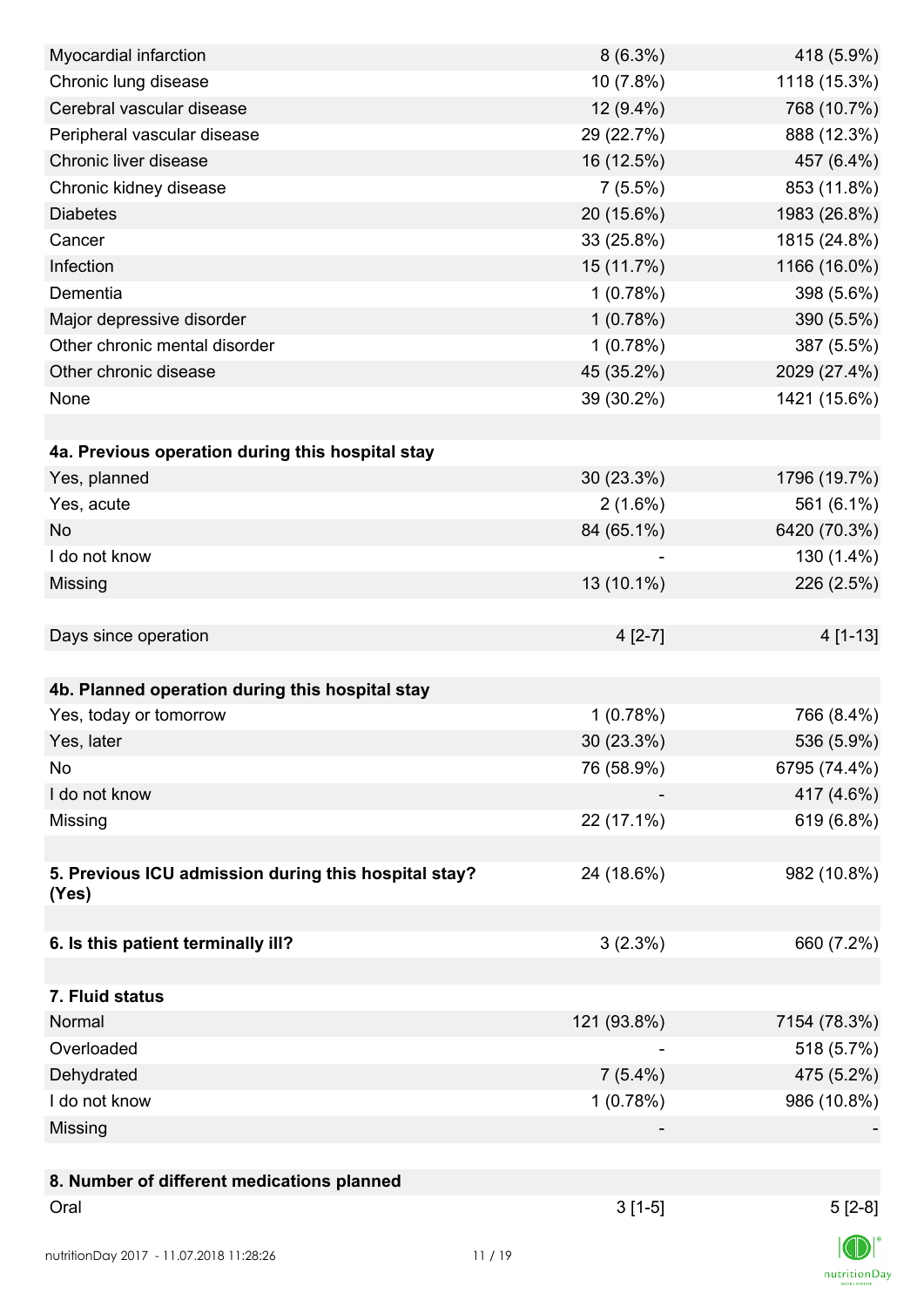| Other                                                                                    | $1$ [0-3]   | $2[1-4]$     |
|------------------------------------------------------------------------------------------|-------------|--------------|
|                                                                                          |             |              |
| 9. Was this patient identified as malnourished or at risk of malnutrition?               |             |              |
| Malnourished                                                                             | $3(2.3\%)$  | 914 (10.0%)  |
| At risk                                                                                  | 17 (13.2%)  | 1610 (17.6%) |
| <b>No</b>                                                                                | 108 (83.7%) | 5843 (64.0%) |
| I do not know                                                                            | 1(0.78%)    | 766 (8.4%)   |
| Missing                                                                                  |             |              |
|                                                                                          |             |              |
| 10. IV Fluids                                                                            |             |              |
| Electrolyte solution (NaCl, Ringers lactate, etc)                                        | 57 (44.2%)  | 3595 (39.4%) |
| 5% Glucose solution                                                                      | 27 (20.9%)  | 877 (9.6%)   |
|                                                                                          |             |              |
| 11. Number of ONS drinks planned                                                         | $0$ [0-0]   | $0 [0-0]$    |
|                                                                                          |             |              |
| 12. Nutrition intake                                                                     |             |              |
| Regular hospital food                                                                    | 117 (90.7%) | 5097 (55.8%) |
| Fortified/enriched hospital food                                                         | 6(4.7%)     | 801 (8.8%)   |
| Protein/energy supplement (e.g. ONS drinks)                                              | 3(2.3%)     | 1073 (11.7%) |
| <b>Enteral nutrition</b>                                                                 | $4(3.1\%)$  | 495 (5.4%)   |
| Parenteral nutrition                                                                     | $11(8.5\%)$ | 485 (5.3%)   |
| Special diet                                                                             | $7(5.4\%)$  | 3173 (34.7%) |
| None                                                                                     | $2(1.6\%)$  | 506 (5.5%)   |
|                                                                                          |             |              |
| 13a. All lines and Tubes                                                                 |             |              |
| <b>Central Venous</b>                                                                    | $5(3.9\%)$  | 752 (8.2%)   |
| Peripheral venous access                                                                 | 75 (58.1%)  | 4362 (47.8%) |
| Nasogastric                                                                              | 3(2.3%)     | 269 (2.9%)   |
| Nasojejunal                                                                              |             | 38 (0.42%)   |
| Nasoduadenal                                                                             |             | 22 (0.24%)   |
| Enterostoma                                                                              |             | 46 (0.50%)   |
| Percutaneous endoscopy/surgical gastrostomy                                              |             | 71 (0.78%)   |
| Percutaneous endoscopy/surgical jejunostomy                                              |             |              |
| None                                                                                     |             | 29 (0.32%)   |
|                                                                                          | 50 (38.8%)  | 4024 (44.1%) |
|                                                                                          |             |              |
| 13b. Were there complications with nutrition related lines<br>and tubes since admission? |             |              |
| Yes, previously                                                                          |             | 93 (1.0%)    |
| Yes, ongoing                                                                             |             | 80 (0.88%)   |
| <b>No</b>                                                                                | 123 (95.3%) | 7577 (83.0%) |
| I do not know                                                                            |             | 871 (9.5%)   |
| Missing                                                                                  | 6(4.7%)     | 512 (5.6%)   |
|                                                                                          |             |              |

## **14. Please indicate if any of the following was done for this patient since admission**

Energy requirements were determined 32 (24.8%) 3246 (35.5%)

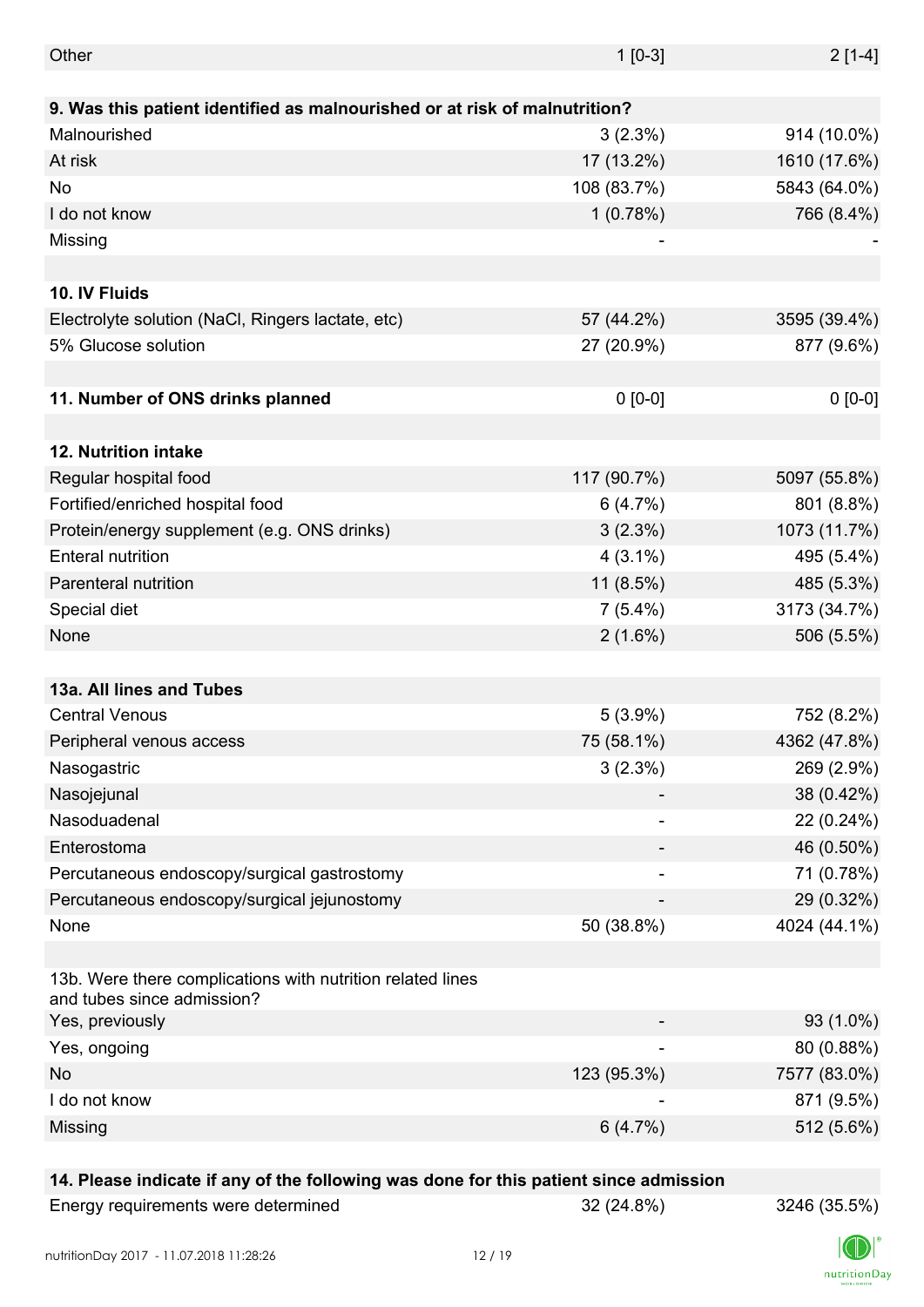| Protein requirements were determined                     | 1(0.78%)   | 2888 (31.6%) |
|----------------------------------------------------------|------------|--------------|
| Food/Nutrition intake was recorded in the patient record | 33 (25.6%) | 4124 (45.2%) |
| Nutrition treatment plan was developed                   | 36 (27.9%) | 3183 (34.9%) |
| Nutrition expert was consulted                           | 46 (35.7%) | 3050 (33.4%) |
| Malnutrition status is recorded in the patient record    | 81 (62.8%) | 2529 (27.7%) |
| None                                                     |            |              |
|                                                          |            |              |
| 15a. Energy goal                                         |            |              |
| $< 500$ kcal                                             |            | 335 (3.7%)   |
| 500-999 kcal                                             | $2(1.6\%)$ | 109 (1.2%)   |
| 1000-1499 kcal                                           | $5(3.9\%)$ | 957 (10.5%)  |
| 1500-1999 kcal                                           | 95 (73.6%) | 2729 (29.9%) |
| >=2000 kcal                                              | 23 (17.8%) | 993 (10.9%)  |
| Not determined                                           | $4(3.1\%)$ | 3222 (35.3%) |
| I do not know                                            |            | 752 (8.2%)   |
| Missing                                                  |            | 36 (0.39%)   |
|                                                          |            |              |
| 15b. Energy intake                                       |            |              |
| < 500 kcal                                               |            | 615 (6.7%)   |
| 500-999 kcal                                             | 6(4.7%)    | 525 (5.7%)   |
| 1000-1499 kcal                                           | 15 (11.6%) | 1192 (13.1%) |
| 1500-1999 kcal                                           | 58 (45.0%) | 2032 (22.2%) |
| >=2000 kcal                                              | 15 (11.6%) | 597 (6.5%)   |
| Not determined                                           | 35 (27.1%) | 2998 (32.8%) |
| I do not know                                            |            | 1122 (12.3%) |
| Missing                                                  |            | 52 (0.57%)   |
|                                                          |            |              |
| 16. Since admission, this patient's health status has    |            |              |
| Improved                                                 | 44 (34.1%) | 4626 (50.7%) |
| Deteriorated                                             | $4(3.1\%)$ | 514 (5.6%)   |
| Remained the same                                        | 74 (57.4%) | 2506 (27.4%) |
| This patient has just been admitted                      | $5(3.9\%)$ | 574 (6.3%)   |
| I do not know                                            | $2(1.6\%)$ | 913 (10.0%)  |
| Missing                                                  |            |              |
|                                                          |            |              |
| Length of hospital stay (days)                           | 17 [10-23] | 12 [6-24]    |
|                                                          |            |              |
| <b>Outcome Code</b>                                      |            |              |
| 1= Still in the hospital                                 | $4(3.1\%)$ | 796 (8.7%)   |
| 2= Transferred to another hospital                       | $4(3.1\%)$ | 219 (2.4%)   |
| 3= Transferred to long term care                         | 1(0.78%)   | 373 (4.1%)   |
| 4= Rehabilitation                                        | $2(1.6\%)$ | 500 (5.5%)   |
| 5= Discharged home                                       | 78 (60.5%) | 6731 (73.7%) |
| 6= Death                                                 | 1(0.78%)   | 283 (3.1%)   |

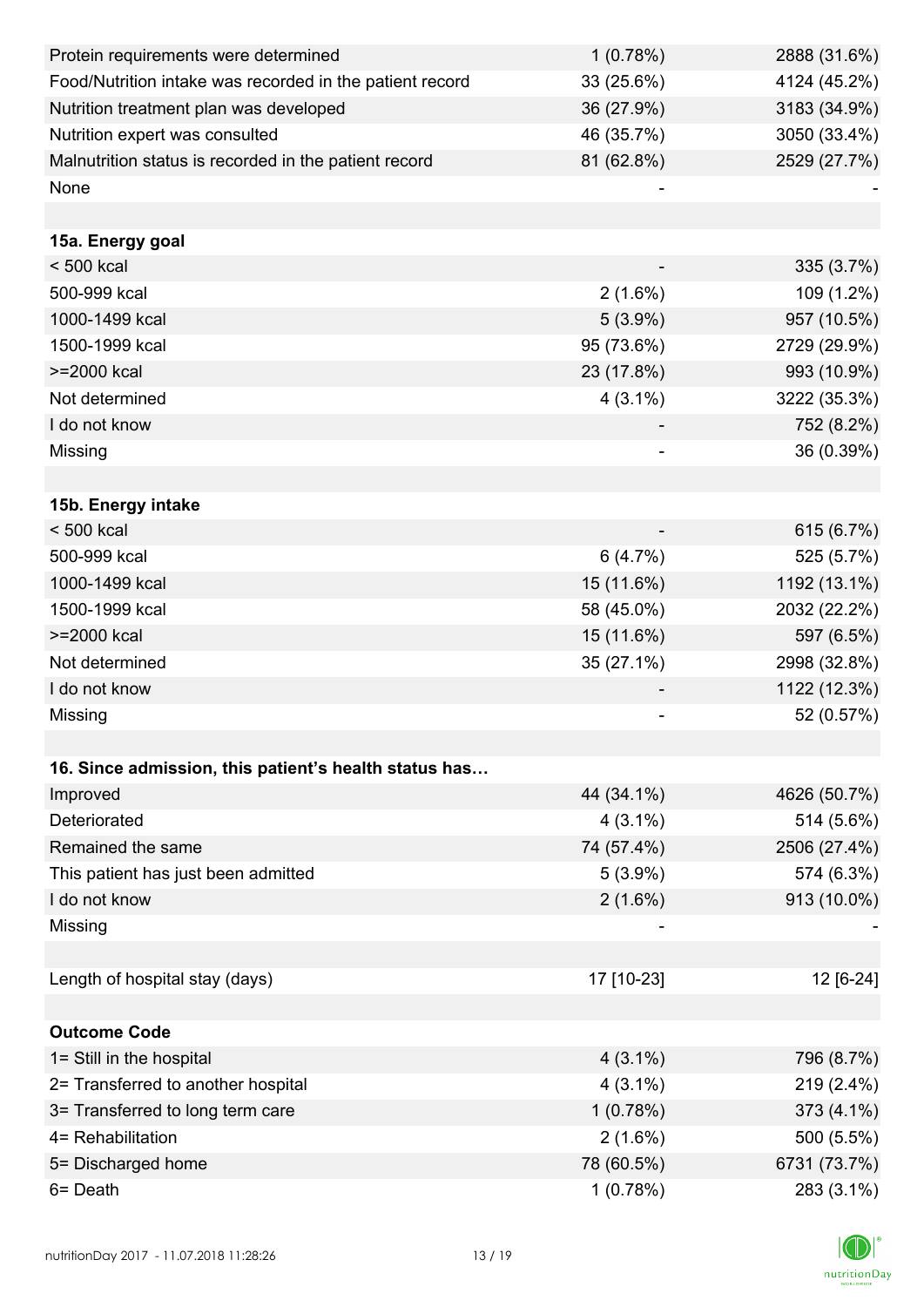| $7 =$ Others                         |            | 175 (1.9%)   |
|--------------------------------------|------------|--------------|
| Missing                              | 39 (30.2%) | 56 (0.61%)   |
|                                      |            |              |
| Readmitted since ND                  |            |              |
| $1 = No$                             | 82 (95.3%) | 6273 (77.4%) |
| 2= Yes, same hospital planned        | 3(3.5%)    | 483 (6.0%)   |
| 3= Yes, same hospital unplanned      | $1(1.2\%)$ | 471 (5.8%)   |
| 4= Yes, different hospital planned   |            | 45 (0.56%)   |
| 5= Yes, different hospital unplanned |            | 45 (0.56%)   |
| 6= Unknown                           |            | 366 (4.5%)   |
| Missing                              |            | 428 (5.3%)   |

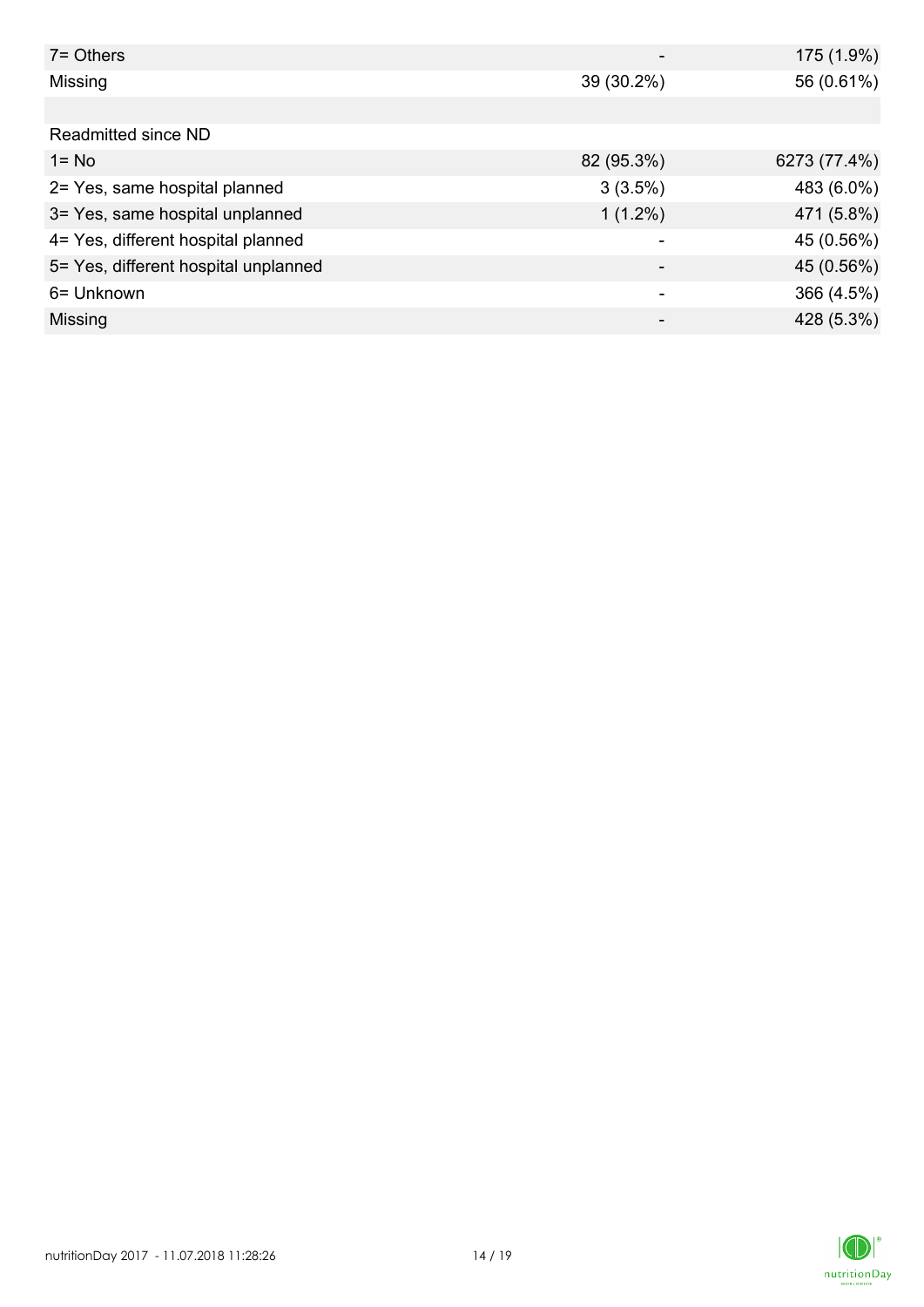|                                                                                      | <b>YOUR RESULTS</b> | <b>REFERENCE RESULTS</b> |
|--------------------------------------------------------------------------------------|---------------------|--------------------------|
|                                                                                      |                     |                          |
| 1. What are your typical dietary habits?                                             |                     |                          |
| No special dietary habits                                                            | 99 (76.7%)          | 6102 (69.3%)             |
| I am vegetarian                                                                      |                     | 153 (1.7%)               |
| I adhee to a vegan diet                                                              | 1(0.78%)            | 53 (0.60%)               |
| I eat gluten-free diet                                                               | 3(2.3%)             | 78 (0.89%)               |
| I avoid added sugars                                                                 | 24 (18.6%)          | 1353 (15.4%)             |
| I avoid carbohydrates                                                                | 10 (7.8%)           | 515 (5.9%)               |
| I eat a low fat-diet                                                                 | 21 (16.3%)          | 1034 (11.8%)             |
| I am lactose intolerant                                                              | $4(3.1\%)$          | 343 (3.9%)               |
| Other special diet due to intolerances/allergies                                     | $2(1.6\%)$          | 179 (2.0%)               |
| Other                                                                                | $2(1.6\%)$          | 617 (7.0%)               |
| No answer given                                                                      |                     | 217 (2.5%)               |
|                                                                                      |                     |                          |
| 2. Where did you live before your current hospital admission?                        |                     |                          |
| At home                                                                              | 126 (97.7%)         | 7771 (88.3%)             |
| In a nursing home or other live-in facility                                          |                     | 295 (3.4%)               |
| I was transferred from another hospital                                              | 3(2.3%)             | 456 (5.2%)               |
| Other                                                                                |                     | 147 (1.7%)               |
| Missing                                                                              | -                   | 131 (1.5%)               |
|                                                                                      |                     |                          |
| 3. In general, are you able to walk?                                                 |                     |                          |
| Yes                                                                                  | 109 (84.5%)         | 5599 (63.6%)             |
| Yes, with someone's help                                                             | $4(3.1\%)$          | 963 (10.9%)              |
| Yes, independently using a cane, walker, or crutches                                 | $11(8.5\%)$         | 1142 (13.0%)             |
| No, I have a wheelchair                                                              | $2(1.6\%)$          | 383 (4.4%)               |
| No, I am bedridden                                                                   | $2(1.6\%)$          | 579 (6.6%)               |
| Missing                                                                              | 1(0.78%)            | 134 (1.5%)               |
|                                                                                      |                     |                          |
| 4. In general, how would you say your health is?                                     |                     |                          |
| Very good                                                                            | 13 (10.1%)          | 633 (7.2%)               |
| Good                                                                                 | 44 (34.1%)          | 3217 (36.6%)             |
| Fair                                                                                 | 35 (27.1%)          | 3329 (37.8%)             |
| Poor                                                                                 | 32 (24.8%)          | 1202 (13.7%)             |
| Very poor                                                                            | $4(3.1\%)$          | 268 (3.0%)               |
| Missing                                                                              | 1(0.78%)            | 151 (1.7%)               |
|                                                                                      |                     |                          |
| 5. Over the last 12 months prior to your current hospital admission approximately    |                     |                          |
| how many times have you seen a doctor?                                               | $5[2-10]$           | $4[2-10]$                |
| how many times have you been admitted to the<br>hospital (Emergency room, any ward)? | $1[0-2]$            | $1[0-2]$                 |
| how many nights in total have you spent in hospital?                                 | $3 [0-19]$          | $5[0-15]$                |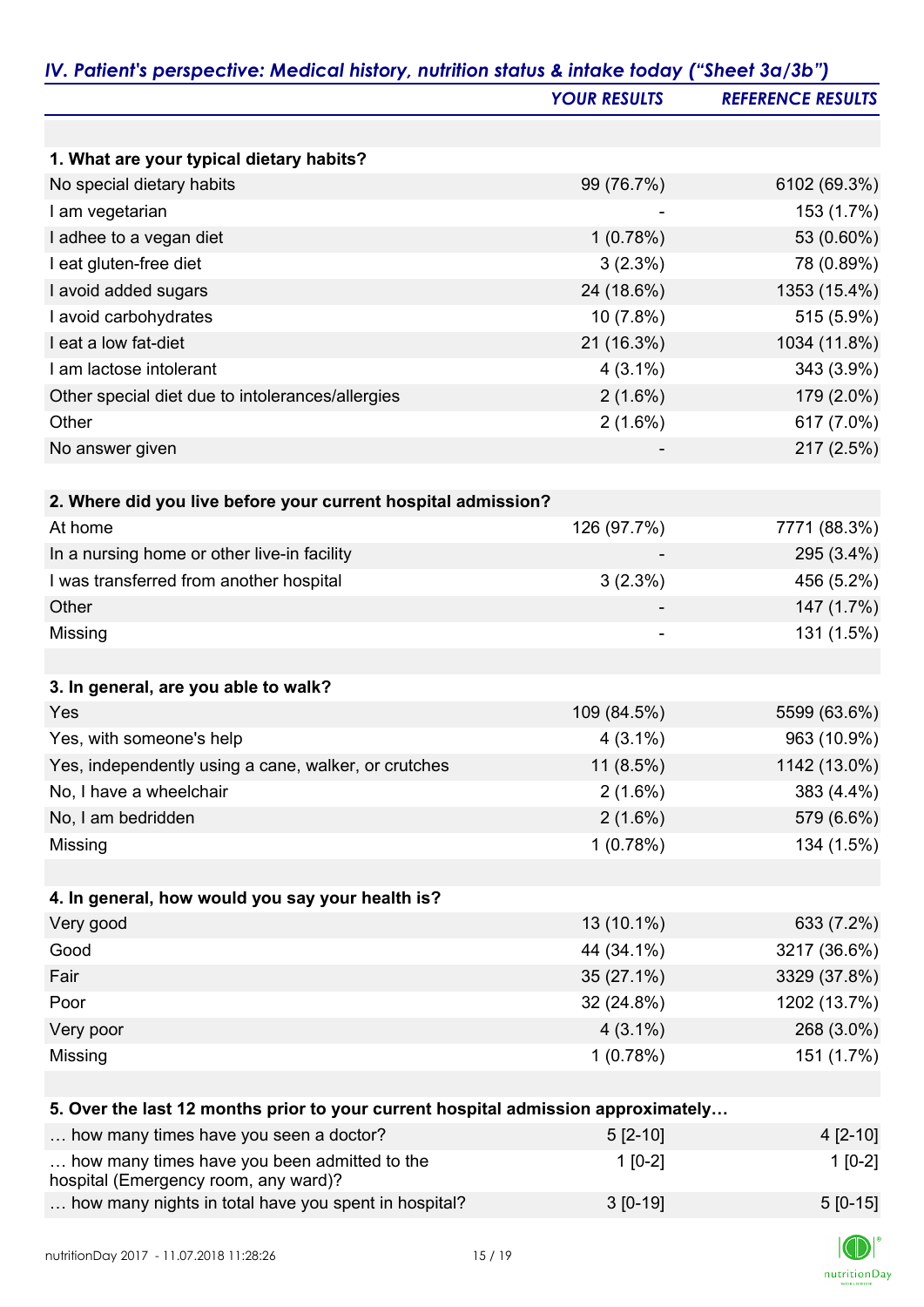| 6. How many different medications do you take routinely each day (prior to hospitalisation)? |             |              |
|----------------------------------------------------------------------------------------------|-------------|--------------|
| $1 - 2$                                                                                      | 39 (30.2%)  | 1694 (19.3%) |
| $3-5$                                                                                        | 36 (27.9%)  | 2352 (26.7%) |
| More than 5                                                                                  | 24 (18.6%)  | 2722 (30.9%) |
| None                                                                                         | 25 (19.4%)  | 1418 (16.1%) |
| I do not know                                                                                | 3(2.3%)     | 449 (5.1%)   |
| Missing                                                                                      | $2(1.6\%)$  | 165 (1.9%)   |
|                                                                                              |             |              |
| 7. Do you have health insurance?                                                             |             |              |
| Yes, private insurance only                                                                  | 6(4.7%)     | 1319 (15.0%) |
| Yes, public insurance only                                                                   | 115 (89.1%) | 4350 (49.4%) |
| Yes, both                                                                                    | 3(2.3%)     | 1115 (12.7%) |
| None                                                                                         | 3(2.3%)     | 1177 (13.4%) |
| I prefer not to answer                                                                       | 1(0.78%)    | 510 (5.8%)   |
| Missing                                                                                      | 1(0.78%)    | 329 (3.7%)   |
|                                                                                              |             |              |
| 8. What was your weight 5 years ago?                                                         | 77 [70-90]  | 70 [60-83]   |
| I do not know                                                                                | 14 (10.9%)  | 2377 (27.0%) |
|                                                                                              |             |              |
| 9a. Have you lost weight within the last 3 months?                                           |             |              |
| Yes, intentionally                                                                           | $8(6.2\%)$  | 827 (9.4%)   |
| Yes, unintentionally                                                                         | 48 (37.2%)  | 3324 (37.8%) |
| No, my weight stayed the same                                                                | 48 (37.2%)  | 2582 (29.3%) |
| No, I gained weight                                                                          | 12 (9.3%)   | 951 (10.8%)  |
| I do not know                                                                                | $3(2.3\%)$  | 907 (10.3%)  |
| Missing                                                                                      | 10 (7.8%)   | 209 (2.4%)   |
|                                                                                              |             |              |
| 9b. If yes, how many kg did you lose?                                                        | $6[5-10]$   | $6[3-10]$    |
| I do not know                                                                                | $2(3.6\%)$  | 701 (16.9%)  |
|                                                                                              |             |              |
| 10. Did you know about your hospitalisation two days<br>before admission? (Yes)              | 97 (78.2%)  | 3271 (39.2%) |
|                                                                                              |             |              |
| 11. Please indicate if you                                                                   |             |              |
| were weighed at admission                                                                    | $8(6.3\%)$  | 4927 (56.7%) |
| were informed about your nutrition status                                                    | 44 (34.1%)  | 2797 (32.5%) |
| were informed about nutrition care options                                                   | 24 (18.6%)  | 2491 (29.0%) |
| received special nutrition care                                                              | 50 (38.8%)  | 2357 (27.5%) |
|                                                                                              |             |              |
| 12. How well have you eaten in the week before you were admitted to the hospital?            |             |              |
| More than normal                                                                             | $5(3.9\%)$  | 388 (4.4%)   |
| <b>Normal</b>                                                                                | 07/75.20(1) | 5101(6180)   |

| More than normal     | $5(3.9\%)$  | 388 (4.4%)   |
|----------------------|-------------|--------------|
| Normal               | 97 (75.2%)  | 5401 (61.8%) |
| About 3/4 of normal  | $8(6.2\%)$  | 844 (9.7%)   |
| About half of normal | $10(7.8\%)$ | 1065 (12.2%) |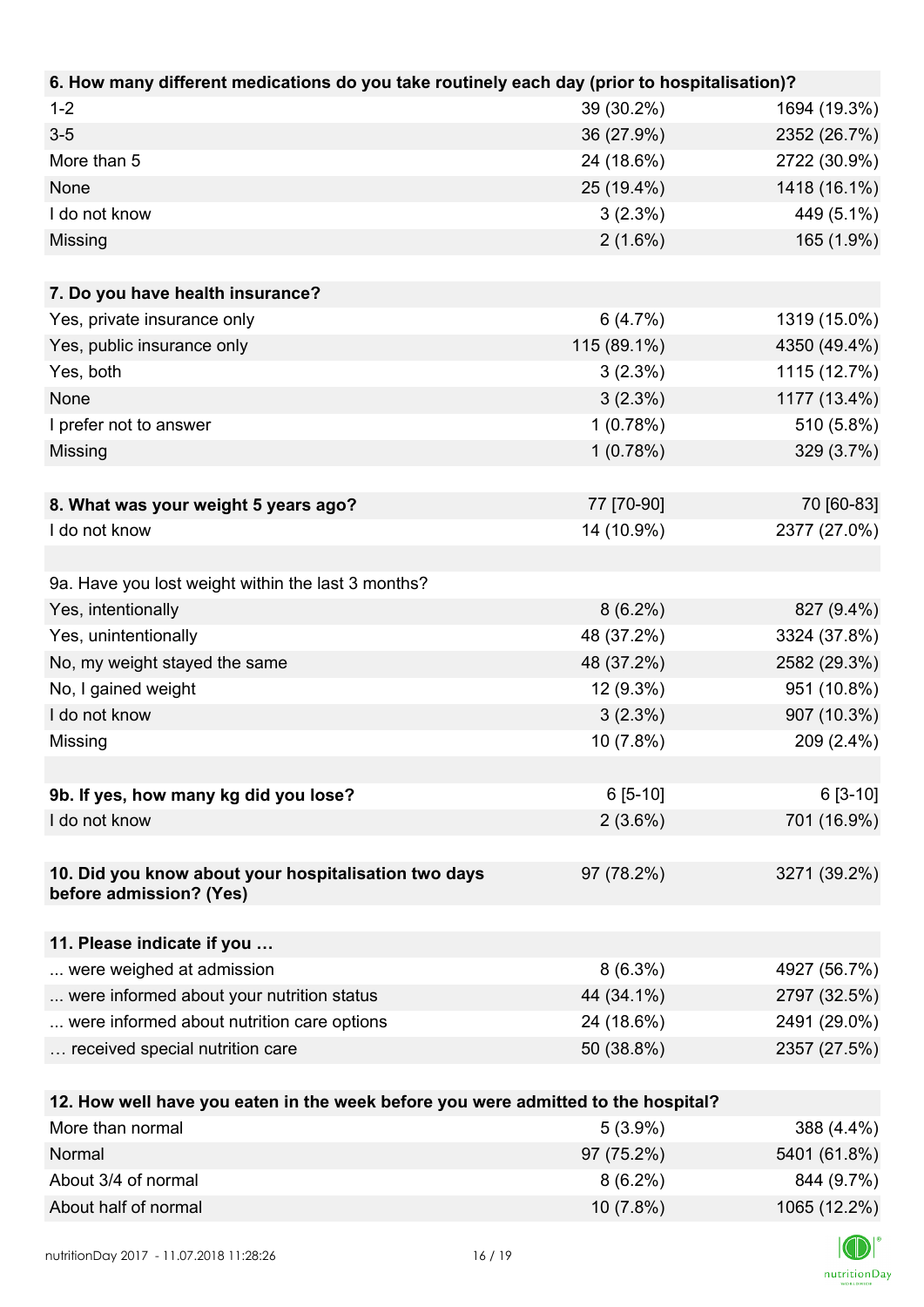| About a quarter to nearly nothing                                              | $9(7.0\%)$  | 791 (9.0%)   |
|--------------------------------------------------------------------------------|-------------|--------------|
| I do not know                                                                  |             | 88 (1.0%)    |
| Missing                                                                        |             | 167 (1.9%)   |
|                                                                                |             |              |
| 13. In general, how satisfied are you with the food at the hospital?           |             |              |
| Very satisfied                                                                 | 23 (17.8%)  | 2368 (27.1%) |
| Somewhat satisfied                                                             | 65 (50.4%)  | 2629 (30.1%) |
| <b>Neutral</b>                                                                 | 14 (10.9%)  | 1752 (20.0%) |
| <b>Dissatisfied</b>                                                            | 23 (17.8%)  | 691 (7.9%)   |
| Very dissatisfied                                                              | 3(2.3%)     | 261 (3.0%)   |
| I do not know                                                                  |             | 726 (8.3%)   |
| Missing                                                                        | 1(0.78%)    | 317 (3.6%)   |
|                                                                                |             |              |
| 14. Did you get any help with eating TODAY?                                    |             |              |
| Yes, from family or friends                                                    | $2(1.6\%)$  | 978 (11.2%)  |
| Yes, from hospital staff                                                       | $5(3.9\%)$  | 581 (6.6%)   |
| <b>No</b>                                                                      | 118 (91.5%) | 6652 (76.1%) |
| I do not know                                                                  | 1(0.78%)    | 113 (1.3%)   |
| Missing                                                                        | 3(2.3%)     | 420 (4.8%)   |
|                                                                                |             |              |
| 15. Were you able to eat without interruption TODAY?                           | 101 (80.2%) | 6110 (74.6%) |
| (Yes)                                                                          |             |              |
|                                                                                |             |              |
| 16a. Please indicate how much hospital food you ate for lunch or dinner TODAY: |             |              |
| About all                                                                      | 66 (51.2%)  | 4213 (48.2%) |
| 1/2                                                                            | 35 (27.1%)  | 2075 (23.7%) |
| 1/4                                                                            | 17 (13.2%)  | 1064 (12.2%) |
| Nothing                                                                        | $9(7.0\%)$  | 1004 (11.5%) |
| Missing                                                                        | $2(1.6\%)$  | 388 (4.4%)   |
|                                                                                |             |              |
| 16b. The portion size of the meal I ordered TODAY was                          |             |              |
| Standard                                                                       | 91 (70.5%)  | 5611 (64.2%) |
| Smaller                                                                        | 10 (7.8%)   | 811 (9.3%)   |
| Larger                                                                         | 16 (12.4%)  | 344 (3.9%)   |
| I do not know                                                                  | $8(6.2\%)$  | 884 (10.1%)  |
| Missing                                                                        | $4(3.1\%)$  | 1094 (12.5%) |
|                                                                                |             |              |
| 17. If you did not eat everything of your meal, please tell us why:            |             |              |
| I did not like the type of food offered                                        | 22 (36.1%)  | 608 (14.7%)  |
| I did not like the smell/taste of the food                                     | 10 (16.4%)  | 474 (11.4%)  |
| The food did not fit my cultural/religious preferences                         | $3(4.9\%)$  | 54 (1.3%)    |
| The food was too hot                                                           | $1(1.6\%)$  | 15 (0.36%)   |
| The food was too cold                                                          | 13 (21.3%)  | 95 (2.3%)    |
| Due to food allergy/intolerance                                                | $2(3.3\%)$  | 27 (0.65%)   |
| I was not hungry at that time                                                  | 10 (16.4%)  | 709 (17.1%)  |
|                                                                                |             |              |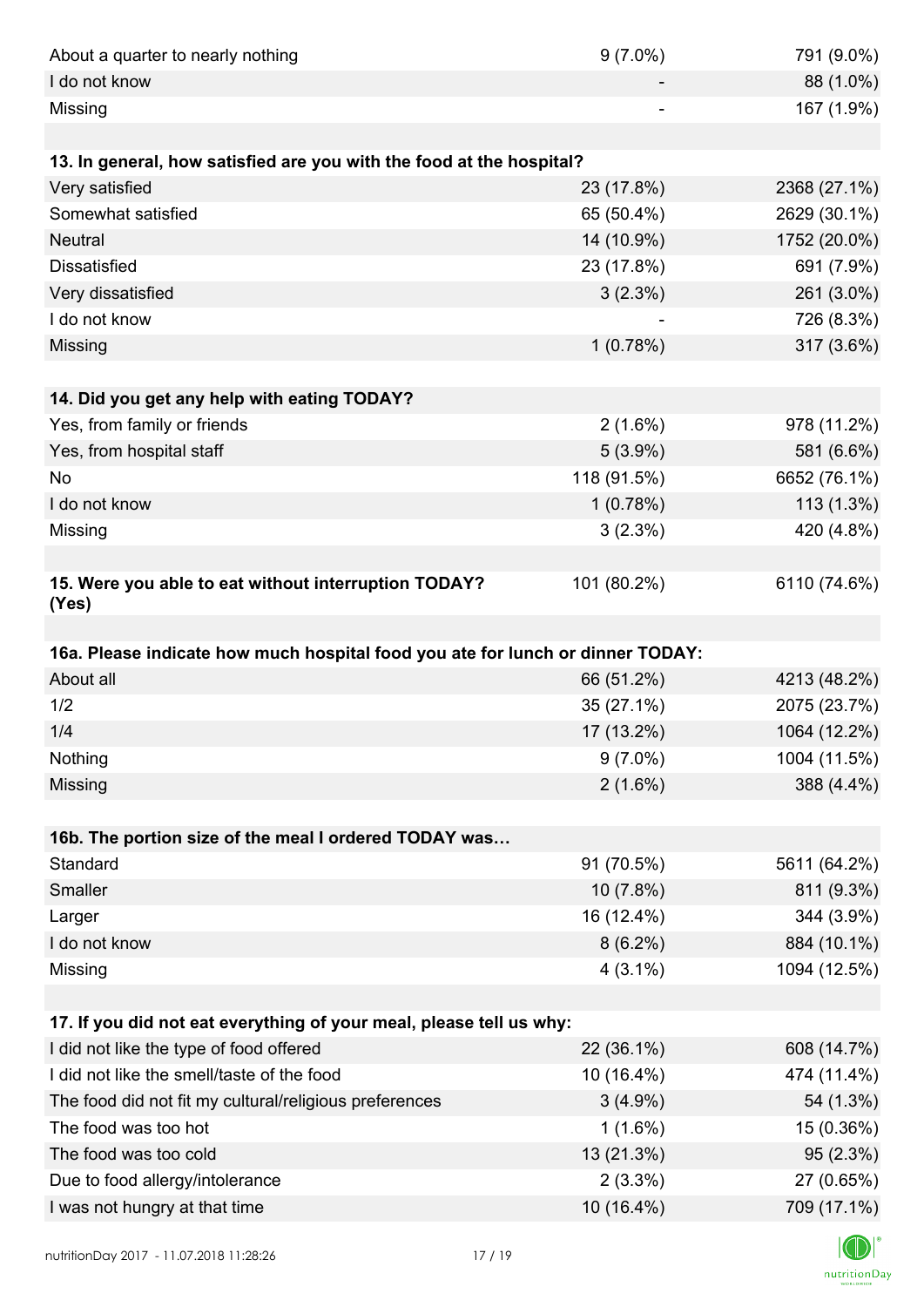| I do not have my usual appetite                                                      | 18 (29.5%)  | 1167 (28.2%) |
|--------------------------------------------------------------------------------------|-------------|--------------|
| I have problems chewing/swallowing                                                   | $1(1.6\%)$  | 239 (5.8%)   |
| I normally eat less than what was served                                             | $8(13.1\%)$ | 457 (11.0%)  |
| I had nausea/vomiting                                                                | $1(1.6\%)$  | 345 (8.3%)   |
| I was too tired                                                                      | $5(8.2\%)$  | 227 (5.5%)   |
| I cannot eat without help                                                            | $1(1.6\%)$  | 73 (1.8%)    |
| I was not allowed to eat                                                             | $3(4.9\%)$  | 460 (11.1%)  |
| I had an exam, surgery, or test and missed my meal                                   | $6(9.8\%)$  | 243 (5.9%)   |
| I did not get requested food                                                         | $1(1.6\%)$  | 54 (1.3%)    |
| No answer given                                                                      | $5(8.2\%)$  | 510 (12.3%)  |
|                                                                                      |             |              |
| 18. Enter the number of glasses/cups of the drinks you consumed in the last 24 hours |             |              |
| Water                                                                                | $5[3-8]$    | $3[2-5]$     |
| Tea                                                                                  | $1$ [0-1]   | $1[0-2]$     |
| Coffee                                                                               | $0 [0-1]$   | $1[0-2]$     |
| <b>Milk</b>                                                                          | $0 [0-0]$   | $1 [0-1]$    |
| Fruit juice                                                                          | $0 [0-2]$   | $1[0-2]$     |
| Soft drinks                                                                          | $0 [0-0]$   | $0 [0-1]$    |
| <b>Nutrition drink</b>                                                               | $0 [0-0]$   | $0 [0-1]$    |
| Other                                                                                | $0 [0-0]$   | $0 [0-1]$    |
|                                                                                      |             |              |
| 19a. Did you eat any food apart from hospital food<br><b>TODAY?</b>                  | 63 (53.8%)  | 2179 (27.2%) |
| 19b. If yes, what did you eat?                                                       |             |              |
| Sweet snacks                                                                         | 18 (28.6%)  | 548 (25.1%)  |
| Salty snacks                                                                         | 11 (17.5%)  | 290 (13.3%)  |
| Homemade food                                                                        | 18 (28.6%)  | 320 (14.7%)  |
| Fruits                                                                               | 29 (46.0%)  | 774 (35.5%)  |
| Dairy products                                                                       | $4(6.3\%)$  | 221 (10.1%)  |
| Food delivered/restaurant                                                            | 8(12.7%)    | 85 (3.9%)    |
| Sandwich                                                                             | 4(6.3%)     | 145 (6.7%)   |
| Other                                                                                | 12 (19.0%)  | 429 (19.7%)  |
|                                                                                      |             |              |
| 20. How has your food intake changed since your hospital admission?                  |             |              |
| Increased                                                                            | 15 (11.6%)  | 1201 (13.7%) |
| Decreased                                                                            | 33 (25.6%)  | 2809 (32.1%) |
| Stayed the same                                                                      | 73 (56.6%)  | 3616 (41.4%) |
| I do not know                                                                        | $2(1.6\%)$  | 601 (6.9%)   |
| Missing                                                                              | 6(4.7%)     | 517 (5.9%)   |
|                                                                                      |             |              |
| 21. TODAY I feel                                                                     |             |              |
| Stronger than at admission                                                           | 55 (42.6%)  | 3792 (43.4%) |
| Weaker than at admission                                                             | 19 (14.7%)  | 1514 (17.3%) |
| Same as at admission                                                                 | 46 (35.7%)  | 2454 (28.1%) |
|                                                                                      |             |              |